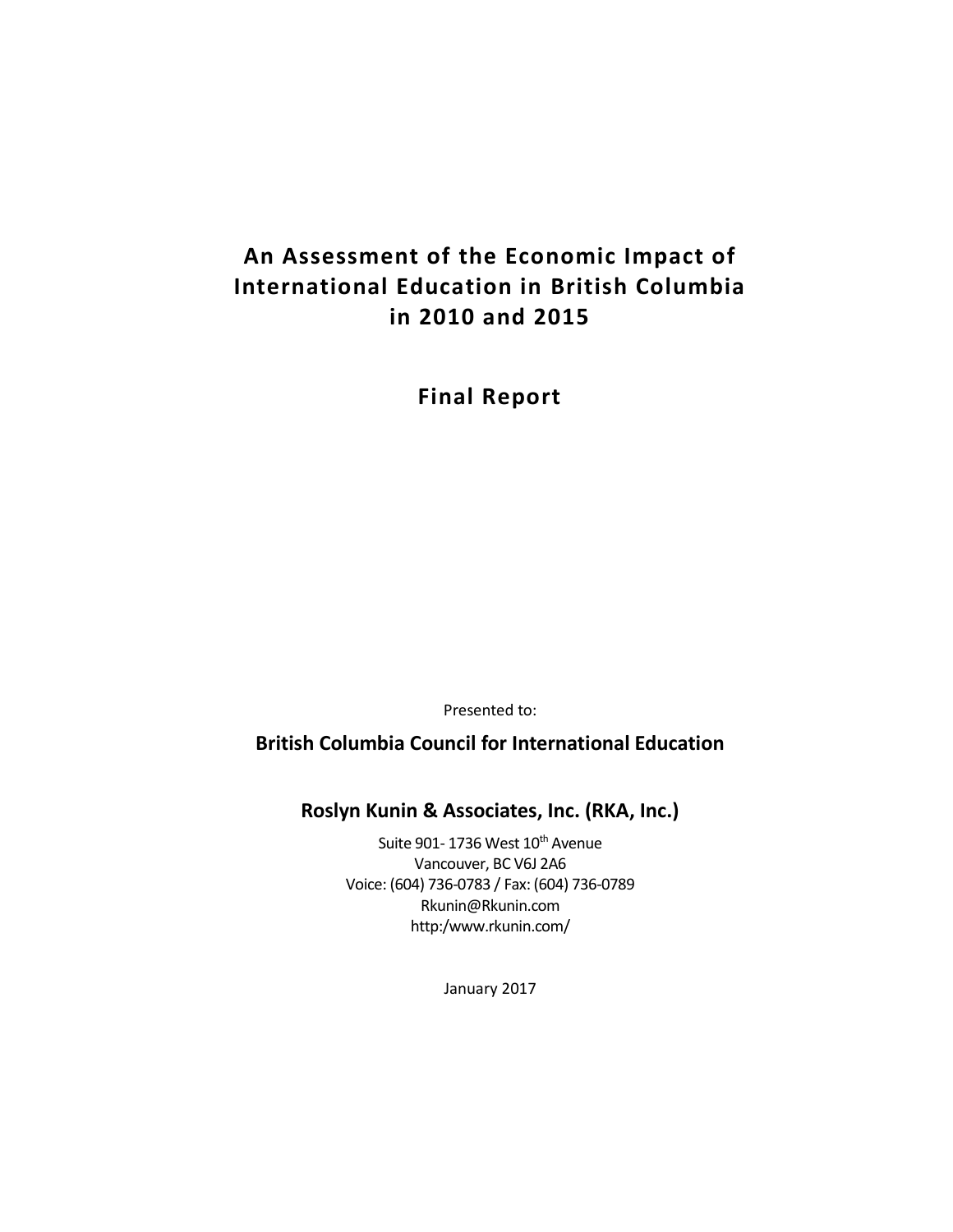# <span id="page-1-0"></span>Table of Contents

|    | Table of Contents <b>contents</b> and the content of the content of the content of the content of the content of the content of the content of the content of the content of the content of the content of the content of the conte |                                                                                                                |    |  |  |
|----|-------------------------------------------------------------------------------------------------------------------------------------------------------------------------------------------------------------------------------------|----------------------------------------------------------------------------------------------------------------|----|--|--|
|    |                                                                                                                                                                                                                                     |                                                                                                                |    |  |  |
|    |                                                                                                                                                                                                                                     |                                                                                                                |    |  |  |
|    |                                                                                                                                                                                                                                     |                                                                                                                |    |  |  |
|    | 2.1.                                                                                                                                                                                                                                |                                                                                                                |    |  |  |
|    | 2.2.                                                                                                                                                                                                                                |                                                                                                                |    |  |  |
|    |                                                                                                                                                                                                                                     |                                                                                                                |    |  |  |
|    |                                                                                                                                                                                                                                     | 2.3.1.                                                                                                         |    |  |  |
|    | 2.4.                                                                                                                                                                                                                                | Comparison of International Education Services in BC with Other Export Trade 6                                 |    |  |  |
| 3. |                                                                                                                                                                                                                                     |                                                                                                                | 11 |  |  |
|    |                                                                                                                                                                                                                                     | Appendix 1 Notes on Data Sources and Methodology [1988] [2001] [2002] [2003] [2003] [2003] [2003] [2003] [2003 | 13 |  |  |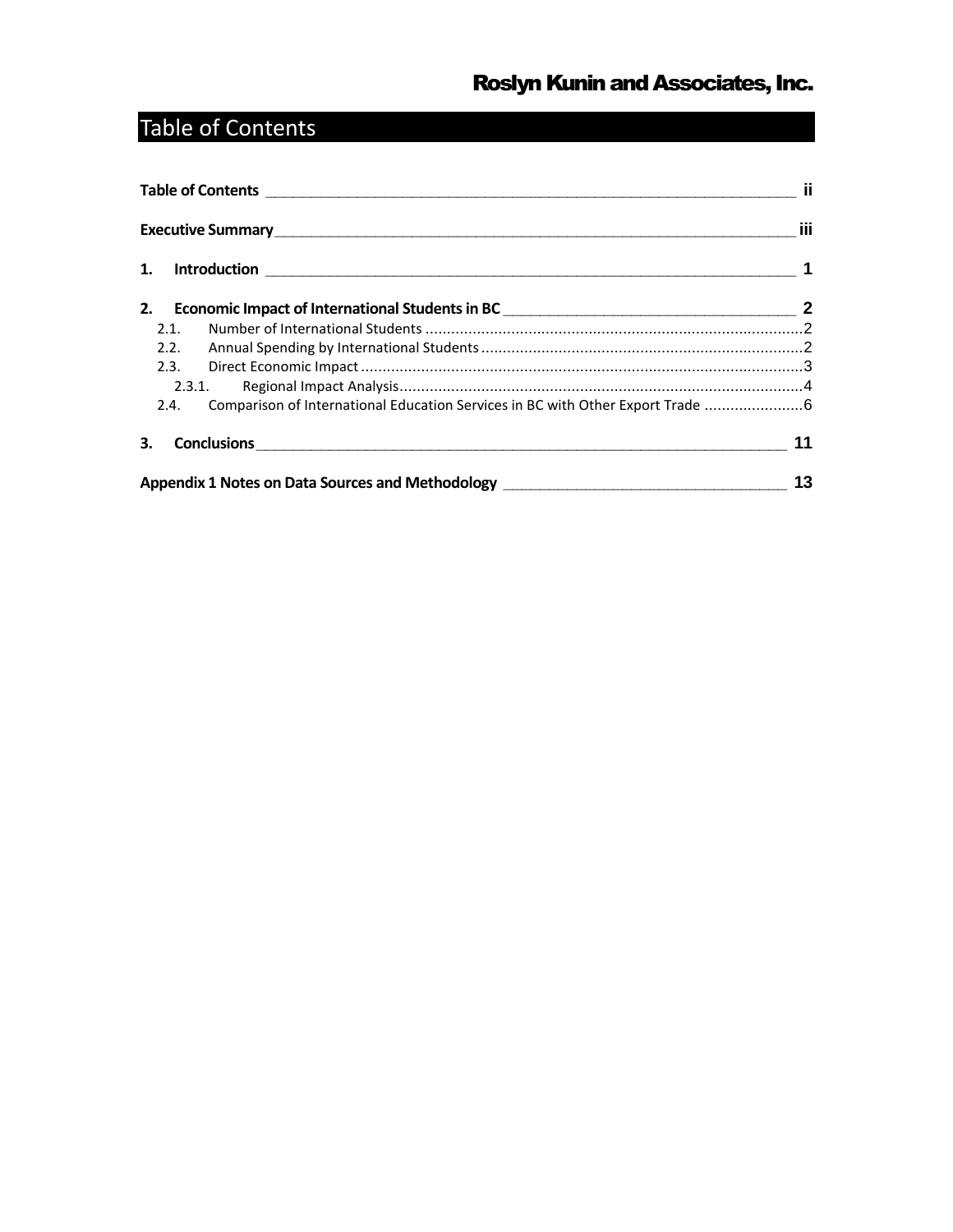### <span id="page-2-0"></span>Executive Summary

As BC becomes increasingly globalized, the importance of the international education sector to our economy and our province has gained recognition as a key platform in both economy and community. To remain competitive in the global economy, our province needs to continue to attract the best and brightest to develop new research opportunities, contribute to our talent pool and connect BC to countries around the world. These connections will provide a foundation for future economic development. International students studying in BC bring significant social and cultural benefits, as well as significant economic gains, to communities throughout the province.

This report updates the assessment of the economic impact of international students studying in BC during 2010 using counts of study-permit-holder data from Immigration, Refugees and Citizenship Canada. It also provides an assessment of the economic impacts of international students studying in the province during 2015. This report serves as a reminder of the importance of international education as a venue of contribution to the province's economic development, job creation, and export.

The highlights of our current study of the impact of international education services include the following:

- $\triangleright$  In the 2015 calendar year, BC's post-secondary institutions and K-12 schools were home to 130,053 international students. This represents a 44% increase of the number of international students in BC from five years ago in 2010.
- $\triangleright$  Within the body of international students studying at the post-secondary level in BC, those in public post-secondary institutions grew significantly faster (58%) than those in private post-secondary institutions (36%) between 2010 and 2015. The number of students in the K-12 sector grew 45%.
- $\triangleright$  During 2015, the entire international student body spent over \$3.5 billion in BC to pay for their tuition and fees and day-to-day living expenses. The expenditure in turn increased industrial output, generated jobs, and, for governments, tax revenue.
- $\triangleright$  The economic impacts of such an annual expenditure are equivalent to a \$2 billion contribution to the provincial GDP in 2015, and supporting 29,300 jobs. Governments raised almost \$200 million in personal income tax revenue.
- $\triangleright$  By comparison, total spending by international students during 2010 amounted to \$2.1 billion. The economic contribution of such spending was \$1.2 billion in GDP growth, 17,900 jobs supported, and \$113 million of personal income tax revenue raised by governments.
- $\triangleright$  As the funds supporting these international students come from sources outside the country, international education is an export of services. When compared with BC's export of goods in 2010, BC's export of international education service ranked in 4<sup>th</sup> place, behind our export of commodity groups such as mineral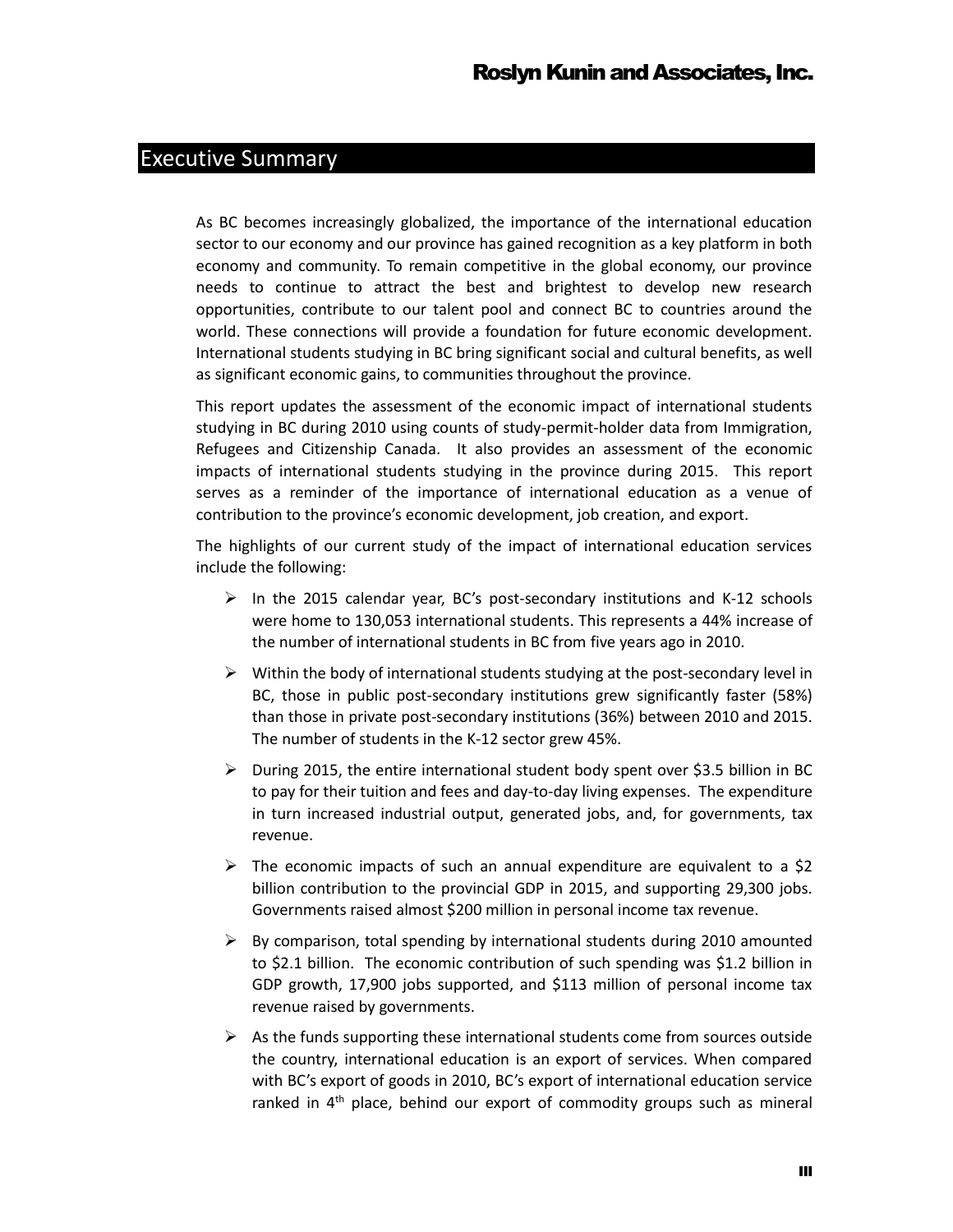fuels, mineral oils, bituminous substances and mineral waxes (all combined in one group); wood and articles of wood (incl. wood charcoal) (all in one group); and wood pulp as well as waste and scrap of paper or paperboard.

- $\triangleright$  BC's export in international education services during 2010 was equivalent to 7% of its total value of exports of goods.
- $\triangleright$  By comparison, BC's export in international education services during 2015 was equivalent to almost 10% of its total value of exports of goods. It ranked 3rd place after wood and articles of wood (incl. wood charcoal); and mineral fuels, mineral oils, bituminous substances and mineral waxes (combined in one group).
- $\triangleright$  The role of international education services is even more important when comparing the value of export of international education services with the value of export in goods to some of the top ten international student source countries. For example, the value of international education services was equivalent to 14.3% of the total value of export in goods from BC to China in 2010. By 2015, the value of international education services increased to 22.6% of the total value of export in goods to China.

Summary tables of the economic impacts of international education in BC are shown as follows.

|                               | 2010   | 2015    | <b>Percentage Change</b> |
|-------------------------------|--------|---------|--------------------------|
| <b>Public Post-Secondary</b>  | 28,490 | 45,130  | 58%                      |
| <b>Private Post-Secondary</b> | 49.834 | 67.965  | 36%                      |
| $K-12$                        | 11,713 | 16,958  | 45%                      |
| <b>Total</b>                  | 90.037 | 130,053 | 44%                      |

#### **Summary Table I Total Number of International Students in BC during 2010 and 2015 Calendar Years and Percentage Increase**

*Source: Immigration, Refugees and Citizenship Canada (IRCC), Ministry of Advanced Education. See notes in the main part of the report.*

#### **Summary Table II Total Annual Spending of International Students in BC during 2010 and 2015 Calendar Years and Percentage Increase**

|                               | 2010            | 2015                            | <b>Percentage Change</b> |
|-------------------------------|-----------------|---------------------------------|--------------------------|
| <b>Public Post-Secondary</b>  | \$712.9 million | \$1,355 million                 | 90%                      |
| <b>Private Post-Secondary</b> |                 | \$1,118 million \$1,762 million | 58%                      |
| $K-12$                        | \$277.7 million | \$387.8 million                 | 40%                      |
| Total                         | \$2.1 billion   | \$3.5 billion                   | 66%                      |

*Source: RKA.*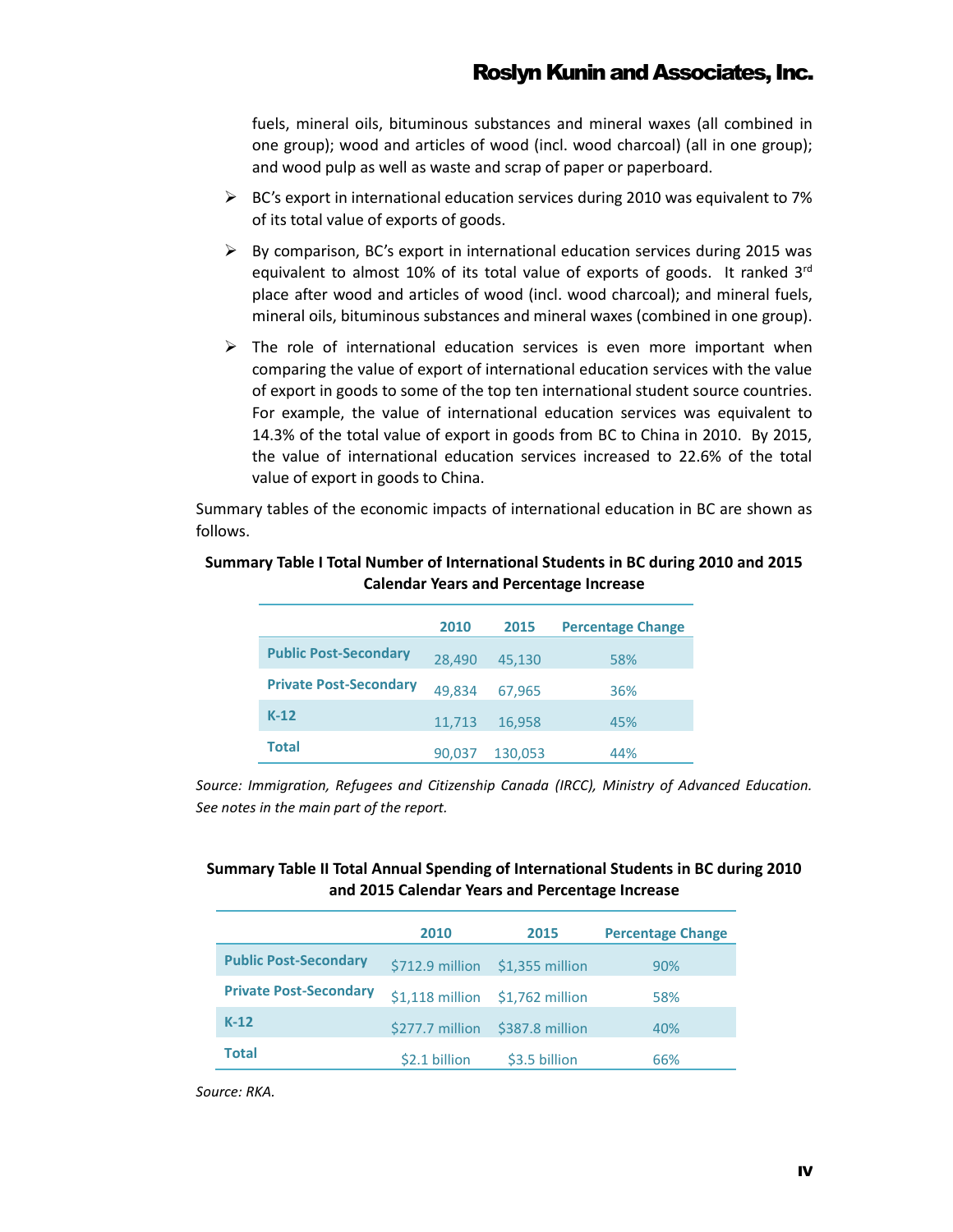#### **Summary Table III Direct Economic Impacts of International Students in BC during 2010 and 2015 Calendar Years and Percentage Increase**

|                           | 2010             | 2015            | <b>Percentage Change</b> |
|---------------------------|------------------|-----------------|--------------------------|
| GDP                       | \$1.2 billion    | \$2.0 billion   | 66%                      |
| Jobs                      | 17,900           | 29,300          | 64%                      |
| <b>Government Revenue</b> | $$113.3$ million | \$198.4 million | 75%                      |

*Source: RKA, based on customized Statistics Canada Expenditure Model.*

#### **Summary Table III Total Value of International Education Services in BC by Top Ten Source Countries, 2010 and 2015 Calendar Years and Percentage Increase**

|                                 | 2010            | 2015            | <b>Percentage Change</b> |
|---------------------------------|-----------------|-----------------|--------------------------|
| <b>China</b>                    | \$554,110,000   | \$1,377,980,000 | 149%                     |
| <b>South Korea</b>              | \$472,150,000   | \$342,140,000   | $-28%$                   |
| India                           | \$75,180,000    | \$326,240,000   | 334%                     |
| Japan                           | \$132,790,000   | \$176,660,000   | 33%                      |
| <b>United States</b>            | \$107,610,000   | \$128,820,000   | 20%                      |
| <b>Brazil</b>                   | \$45,200,000    | \$122,090,000   | 170%                     |
| Saudi Arabia                    | \$125,880,000   | \$116,020,000   | $-8%$                    |
| <b>Mexico</b>                   | \$59,140,000    | \$90,010,000    | 52%                      |
| <b>Taiwan</b>                   | \$78,220,000    | \$65,890,000    | $-16%$                   |
| <b>Hong Kong</b>                | \$37,000,000    | \$52,820,000    | 43%                      |
| <b>Top Ten Source Countries</b> | \$1,687,280,000 | \$2,798,670,000 | 66%                      |
| <b>All Countries</b>            | \$2,108,660,000 | \$3,504,990,000 | 66%                      |

*Source: RKA.*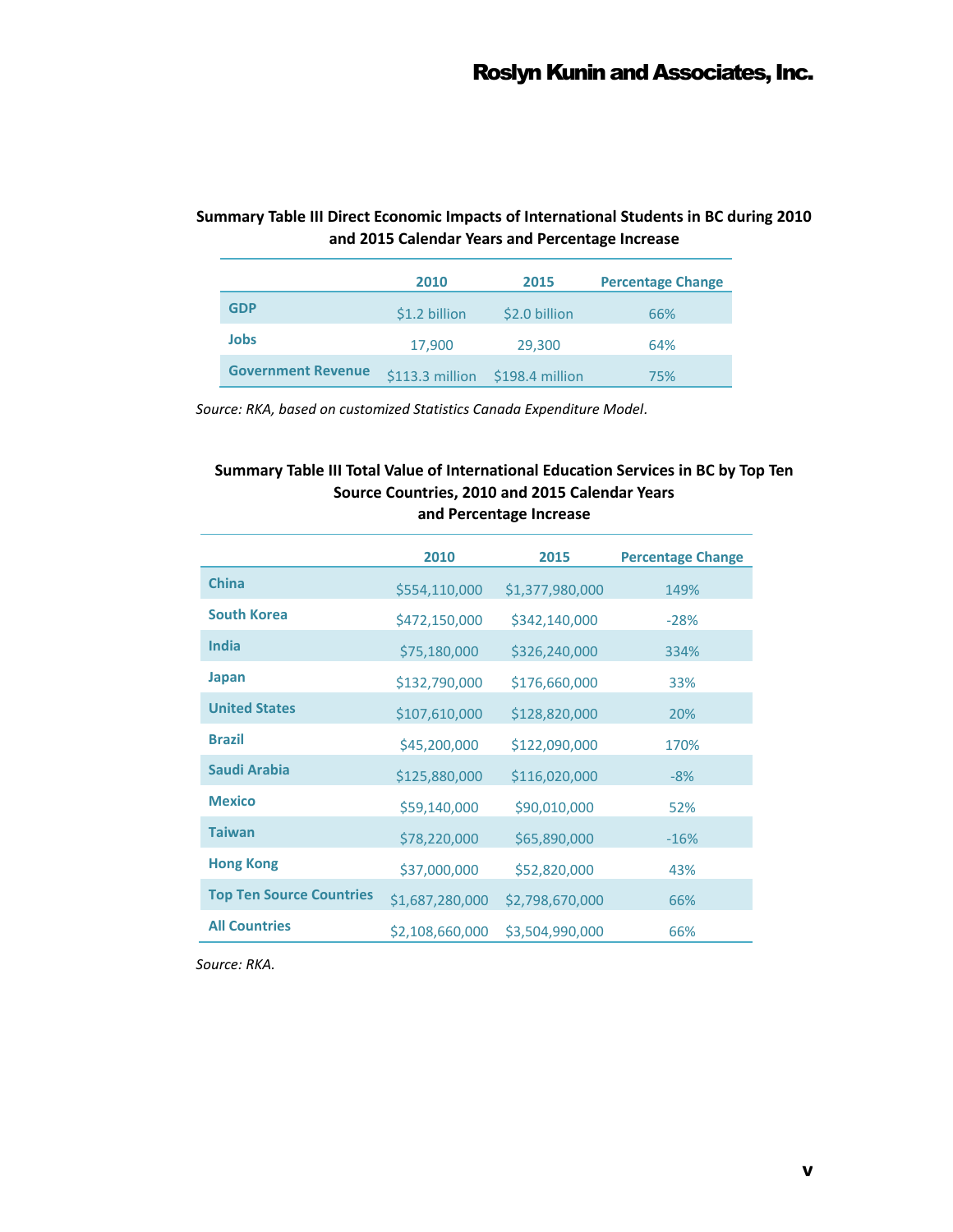# <span id="page-5-0"></span>1. Introduction

Roslyn Kunin and Associates, Inc. (RKA) was commissioned by the British Columbia Council for International Education to estimate the impact of international students studying in BC during 2010 and 2015, based on student numbers reported by the Department of Immigration, Refugees and Citizenship Canada (IRCC).

The remainder of the report presents our assessment of the impact values. Notes on data sources and methodology have been described in Appendix 1.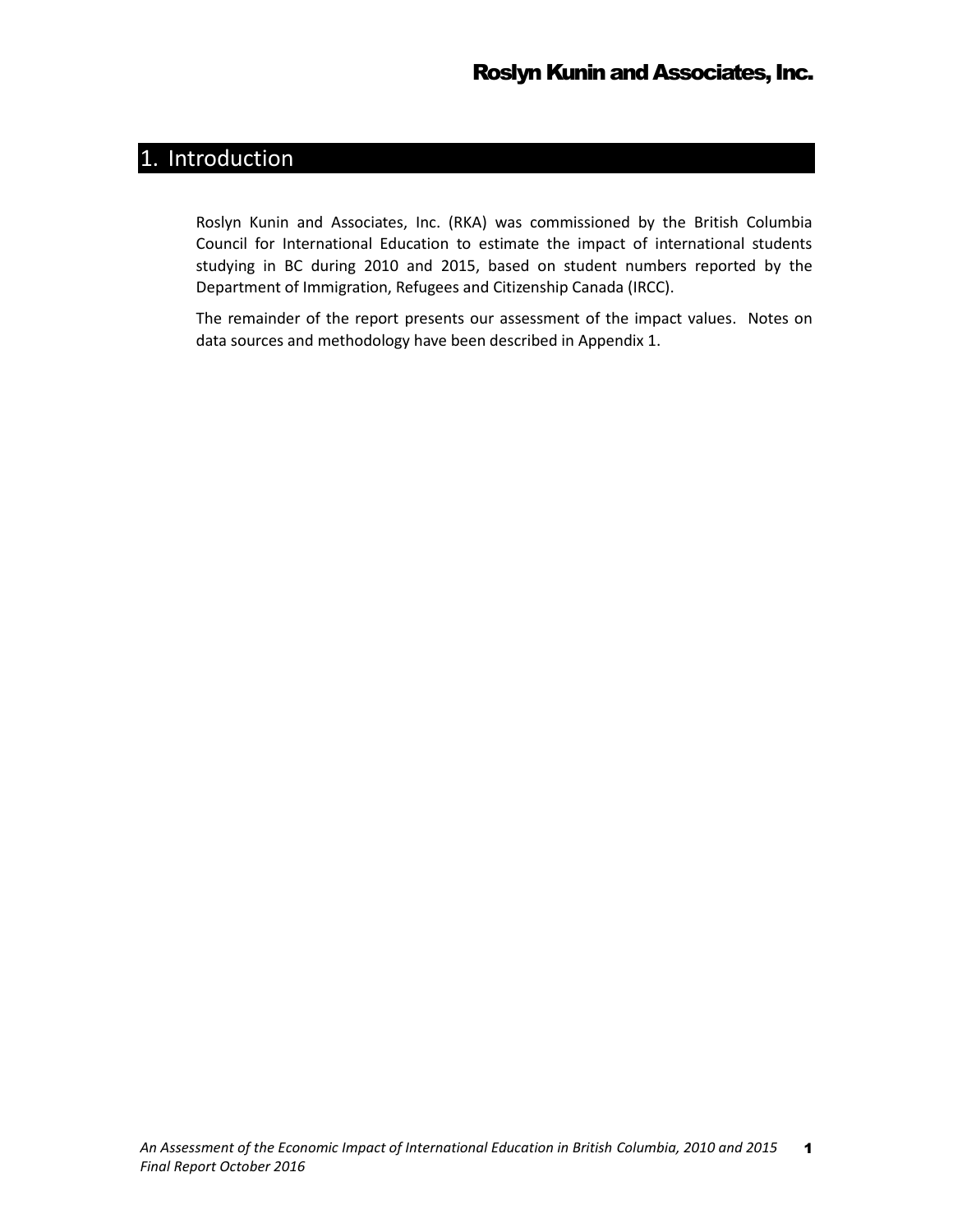### <span id="page-6-0"></span>2. Economic Impact of International Students in BC

In this Section, we report our assessment of the contribution to BC's economy attributed to international students studying in BC during 2010 and 2015.

#### <span id="page-6-1"></span>**2.1.Number of International Students**

Table 1 shows the total number of international students in BC, with breakdown by sector: students in public post-secondary institutions, private post-secondary institutions, and the K-12 system, during 2010 and 2015.

|                                 | 2010   | 2015    | <b>Percentage Change</b> |
|---------------------------------|--------|---------|--------------------------|
| <b>Public Post-Secondary *</b>  | 28,490 | 45,130  | 58%                      |
| <b>Private Post-Secondary *</b> | 49,834 | 67,965  | 36%                      |
| $K-12$ *                        | 11,713 | 16,958  | 45%                      |
| Total $1$                       | 90,037 | 130,053 | 44%                      |

#### **Table 1 Number of International Students in BC, by Sector, 2010 and 2015**

*Source: Immigration, Refugees and Citizenship Canada (IRCC), Ministry of Advanced Education. \* Sector sub-totals subject to change.*

#### <span id="page-6-2"></span>**2.2. Annual Spending by International Students**

Table 2 shows the estimated sums of spending by international students in BC, with breakdown by sector during 2010 and 2015. The spending includes cost of education, as well as day-to-day living expenses.

|  |  | Table 2 Estimated Annual Spending of International Students in BC, by Sector, 2010 and 2015 |  |  |
|--|--|---------------------------------------------------------------------------------------------|--|--|
|--|--|---------------------------------------------------------------------------------------------|--|--|

|                               | 2010             | 2015             | <b>Percentage Change</b> |
|-------------------------------|------------------|------------------|--------------------------|
| <b>Public Post-Secondary</b>  | \$712.9 million  | $$1,355$ million | 90%                      |
| <b>Private Post-Secondary</b> | $$1,118$ million | $$1,762$ million | 58%                      |
| $K-12$                        | \$277.7 million  | \$387.8 million  | 40%                      |
| <b>Total</b>                  | \$2.1 billion    | \$3.5 billion    | 66%                      |
|                               |                  |                  |                          |

*Source: RKA.*

 $\overline{a}$ 

 $1$  IRCC describes its data as follows: "The number of permit holders with valid permit(s) in the calendar year is a unique count of all persons who held one or more valid permits on one or more dates between January 1st and December 31<sup>st</sup>." Sector breakdowns have been provided by the Ministry of Advanced Education.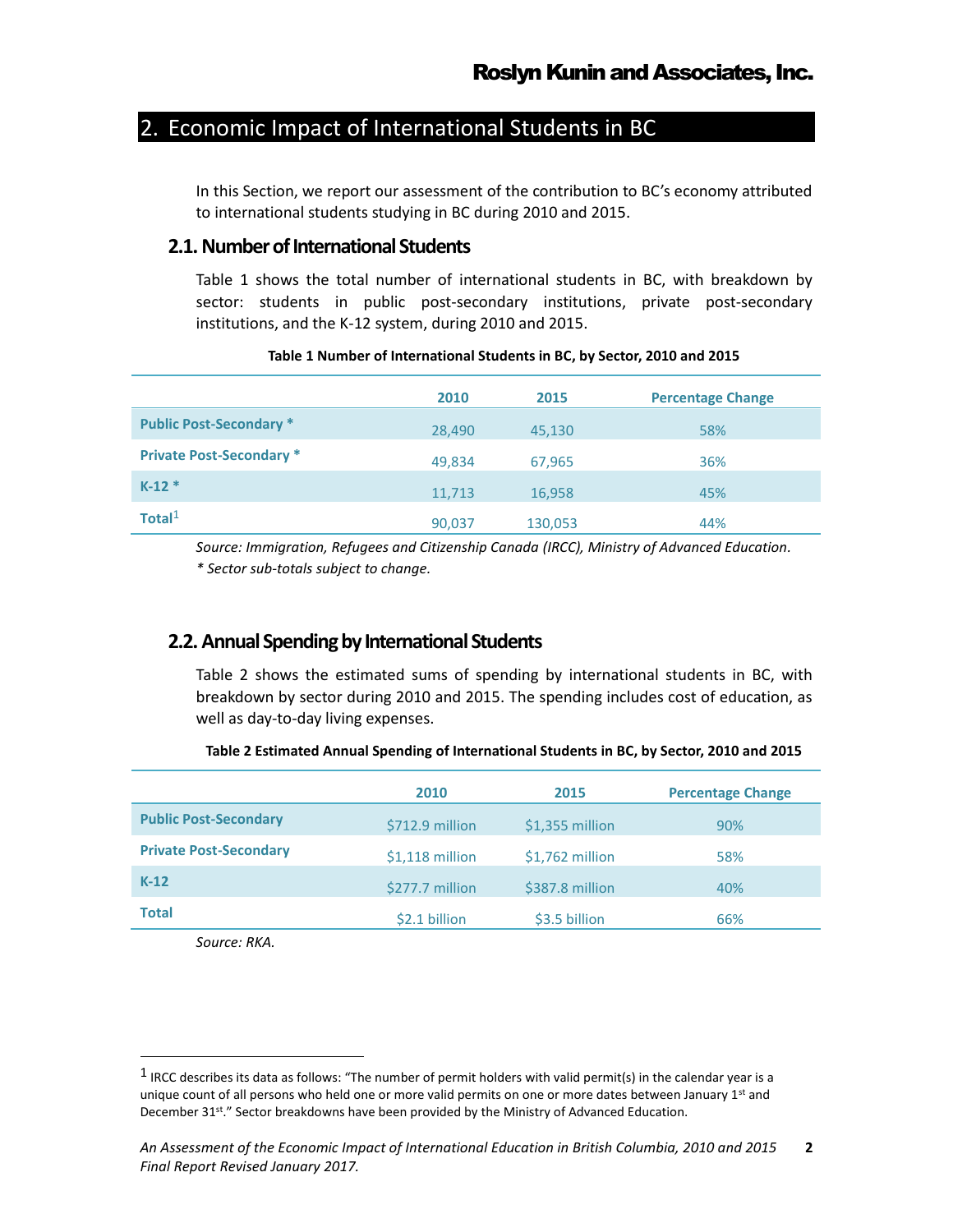#### <span id="page-7-0"></span>**2.3.Direct Economic Impact**

 $\overline{a}$ 

Tables 3 to 5 present the estimated economic impact of international students in BC in terms of direct contribution to provincial GDP and jobs supported, with breakdown by sector during 2010 and 2015. The impact also includes values of government revenue due to student spending. It should be noted that direct tax revenue being assessed refers to personal income tax only.

|                               | 2010            | 2015            | <b>Percentage Change</b> |
|-------------------------------|-----------------|-----------------|--------------------------|
| <b>Public Post-Secondary</b>  | \$404.2 million | \$768.7 million | 90%                      |
| <b>Private Post-Secondary</b> | \$633.8 million | \$999.5 million | 58%                      |
| $K-12$                        | \$157.4 million | \$219.9 million | 40%                      |
| <b>Total</b>                  | \$1.2 billion   | \$2.0 billion   | 66%                      |

*Source: RKA, based on customized Statistics Canada Expenditure Model*

#### **Table 4 Direct Job Impact of International Education Services, BC, 2010 and 2015**

|                               | 2010   | 2015   | <b>Percentage Change</b> |
|-------------------------------|--------|--------|--------------------------|
| <b>Public Post-Secondary</b>  | 6,046  | 11,328 | 87%                      |
| <b>Private Post-Secondary</b> | 9,482  | 14,731 | 55%                      |
| $K-12$                        | 2,355  | 3,241  | 38%                      |
| <b>Total</b>                  | 17,882 | 29,301 | 64%                      |

*Source: RKA, based on customized Statistics Canada Expenditure Model*

#### **Table 5 Direct Tax Revenue Impact<sup>2</sup> of International Education Services, BC, 2010 and 2015**

|                               | 2010            | 2015            | <b>Percentage Change</b> |
|-------------------------------|-----------------|-----------------|--------------------------|
| <b>Public Post-Secondary</b>  | \$38.3 million  | \$76.7 million  | 100%                     |
| <b>Private Post-Secondary</b> | \$60.1 million  | \$99.7 million  | 66%                      |
| $K-12$                        | \$14.9 million  | \$21.9 million  | 47%                      |
| <b>Total</b>                  | \$113.3 million | \$198.4 million | 75%                      |

*Source: RKA, based on customized Statistics Canada Expenditure Model*

<sup>2</sup> Impact refers to the estimated tax revenue generated from personal income taxes associated with labour income only.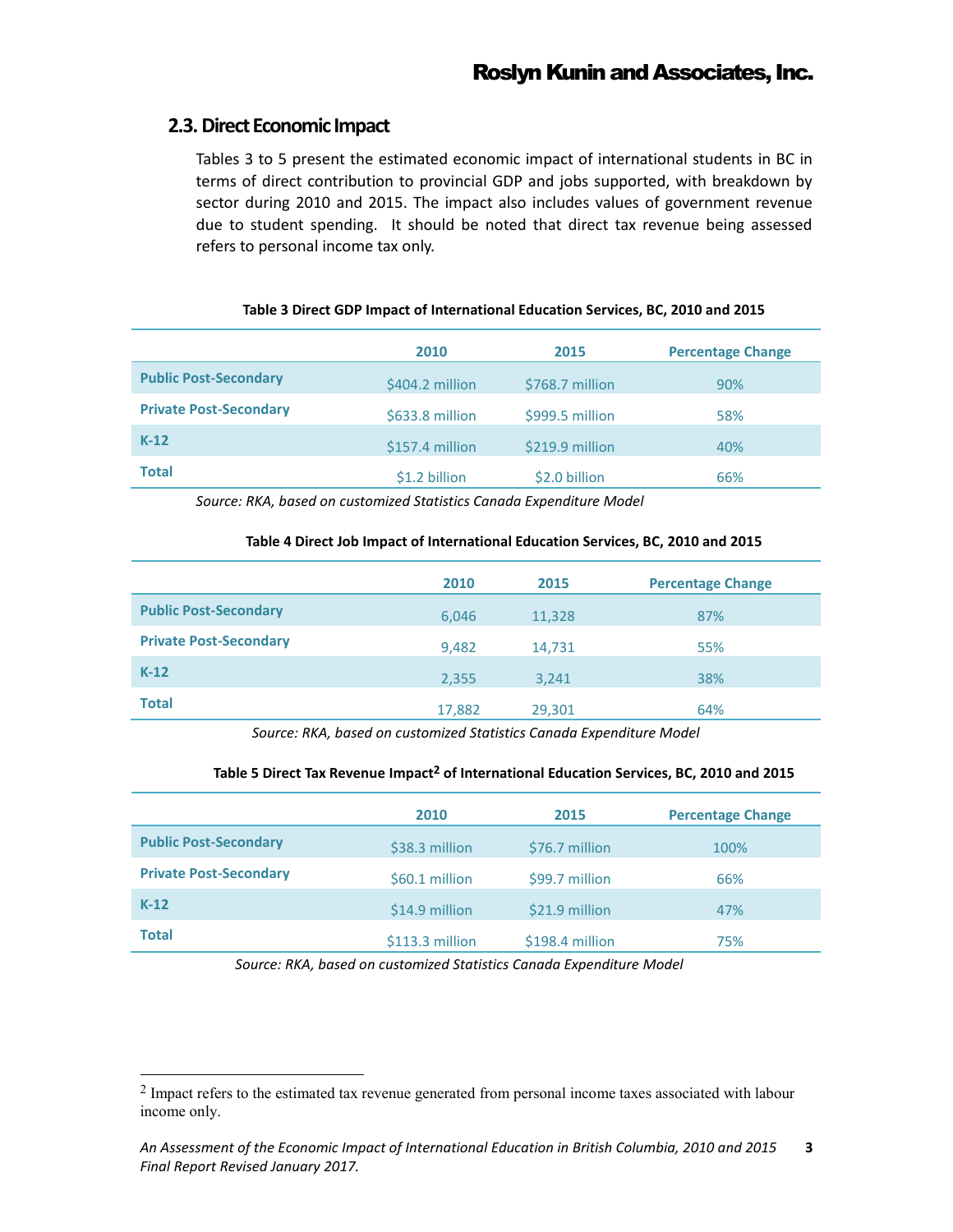#### <span id="page-8-0"></span>**2.3.1. Regional Impact Analysis**

In this sub-section, we provide estimates of economic impact by international students studying in different regions of the province in terms of their contribution to the provincial GDP, employment, and government revenue.

For the purposes of this analysis, we have used the boundaries of eight Development Regions in the province. It is noted that allocation of international students by Development Region is based on an international student headcount file produced by the Ministry of Advanced Education, and not based on student permit data produced by IRCC3. We have one region for Southern Interior which combines Thompson/Okanagan and Kootenay Development Regions, and another region for Northern BC which combines Cariboo, Nechako, Northcoast and Northeast Development Regions.

In the tables below, we have shown the regional share of student population, the estimated number of international students in each region, and their aggregate expenditure.

#### **Table 6 Estimated Number of International Students in BC and Annual Spending, by Region, 2010**

|                               | <b>Regional Share</b> | <b>Number of Students</b> | <b>Annual Spending</b> |
|-------------------------------|-----------------------|---------------------------|------------------------|
| <b>Mainland/Southwest</b>     | 81.6%                 | 73,466                    | $$1,721$ million       |
| <b>Vancouver Island/Coast</b> | 9.5%                  | 8,525                     | \$199.6 million        |
| <b>Southern Interior</b>      | 6.0%                  | 5,364                     | \$125.6 million        |
| <b>Northern BC</b>            | 1.1%                  | 958                       | \$22.4 million         |
| Total *                       | 100%                  | 90,037                    | \$2.1 billion          |

*Source: RKA.*

 $\overline{a}$ 

*\* Regions' subtotal does not add up to Total as Total includes "regions not stated"* 

<sup>3</sup> IRCC data includes a large amount of duplication across regional categories and a large proportion in the "British Columbia (not elsewhere specified)" category which will require further investigation to determine how it should be allocated regionally.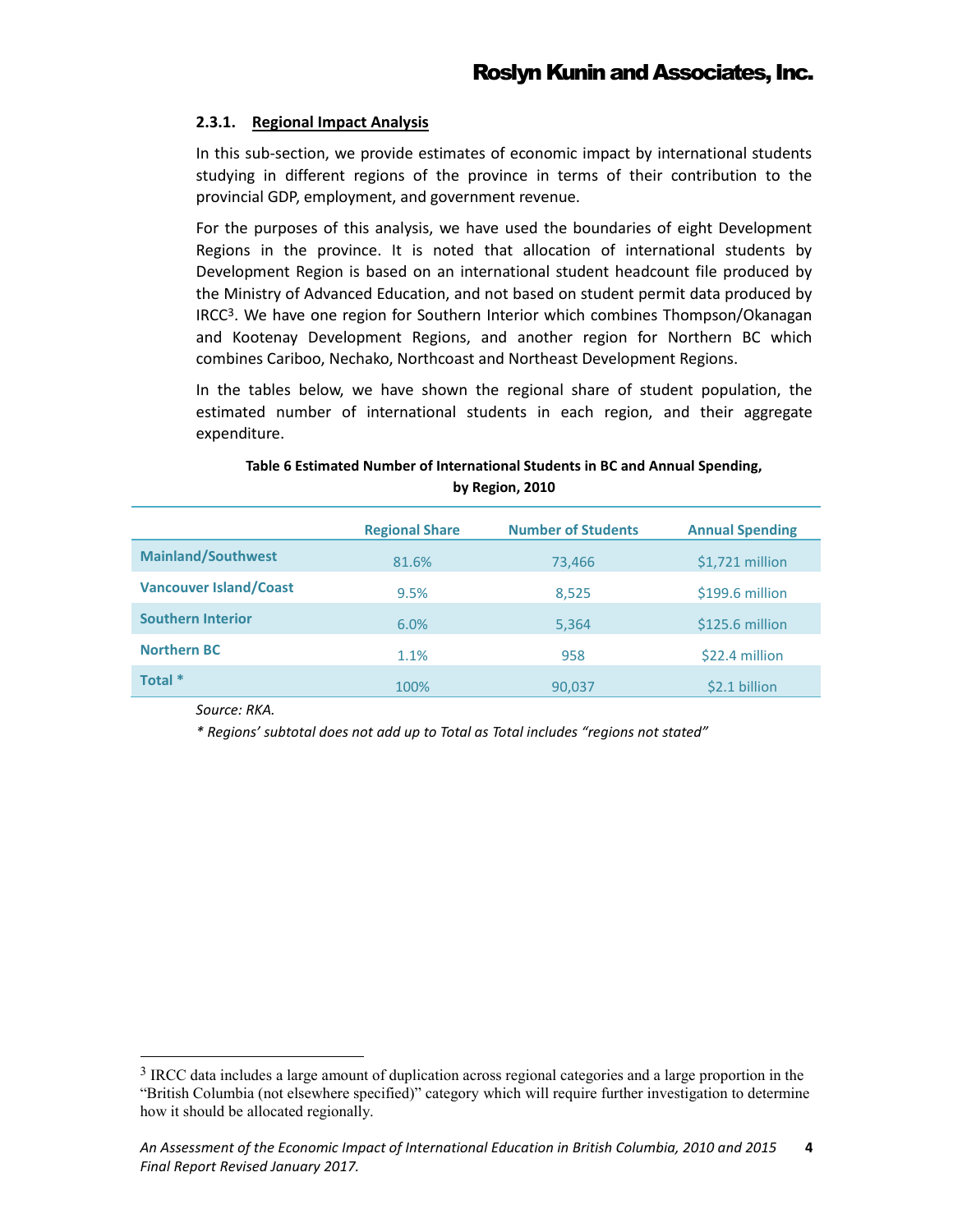### **Table 7 Direct Economic Impact of International Education Services in BC,**

**by Region, 2010** 

|                               | <b>GDP</b>       | <b>Jobs</b> | <b>Tax Revenue</b> |
|-------------------------------|------------------|-------------|--------------------|
| <b>Mainland/Southwest</b>     | \$975.4 million  | 14,591      | \$92.5 million     |
| <b>Vancouver Island/Coast</b> | $$113.2$ million | 1,693       | \$10.7 million     |
| <b>Southern Interior</b>      | \$71.2 million   | 1,065       | \$6.8 million      |
| <b>Northern BC</b>            | \$12.7 million   | 190         | \$1.2 million      |
| Total *                       | $$1,195$ million | 17,882      | \$113.3 million    |

*Source: RKA, based on customized Statistics Canada Expenditure Model*

*\* Regions' subtotal does not add up to Total as Total includes "regions not stated"*

#### **Table 8 Estimated Number of International Students in BC and Annual Spending, by Region, 2015**

|                               | <b>Regional Share</b> | <b>Number of Students</b> | <b>Annual Spending</b> |
|-------------------------------|-----------------------|---------------------------|------------------------|
| <b>Mainland/Southwest</b>     | 77.0%                 | 100,093                   | \$2,698 million        |
| <b>Vancouver Island/Coast</b> | 12.5%                 | 16,228                    | \$437.4 million        |
| <b>Southern Interior</b>      | 6.5%                  | 8,398                     | \$226.3 million        |
| <b>Northern BC</b>            | 1.2%                  | 1,589                     | \$42.8 million         |
| Total *                       | 100%                  | 130,053                   | \$3.5 billion          |

*Source: RKA.* 

*\* Regions' subtotal does not add up to Total as Total includes "regions not stated"* 

|                               | <b>GDP</b>       | <b>Jobs</b> | <b>Tax Revenue</b> |
|-------------------------------|------------------|-------------|--------------------|
| <b>Mainland/Southwest</b>     | \$1,530 million  | 22,551      | \$152.7 million    |
| <b>Vancouver Island/Coast</b> | $$248.1$ million | 3,656       | \$24.8 million     |
| <b>Southern Interior</b>      | \$128.4 million  | 1,892       | \$12.8 million     |
| <b>Northern BC</b>            | \$24.3 million   | 358         | \$2.4 million      |
| Total *                       | \$1,988 million  | 29,301      | \$198.4 million    |

#### **Table 9 Direct Economic Impact of International Education Services in BC, by Region, 2015**

*Source: RKA, based on customized Statistics Canada Expenditure Model*

*\* Regions' subtotal does not add up to Total as Total includes "regions not stated"*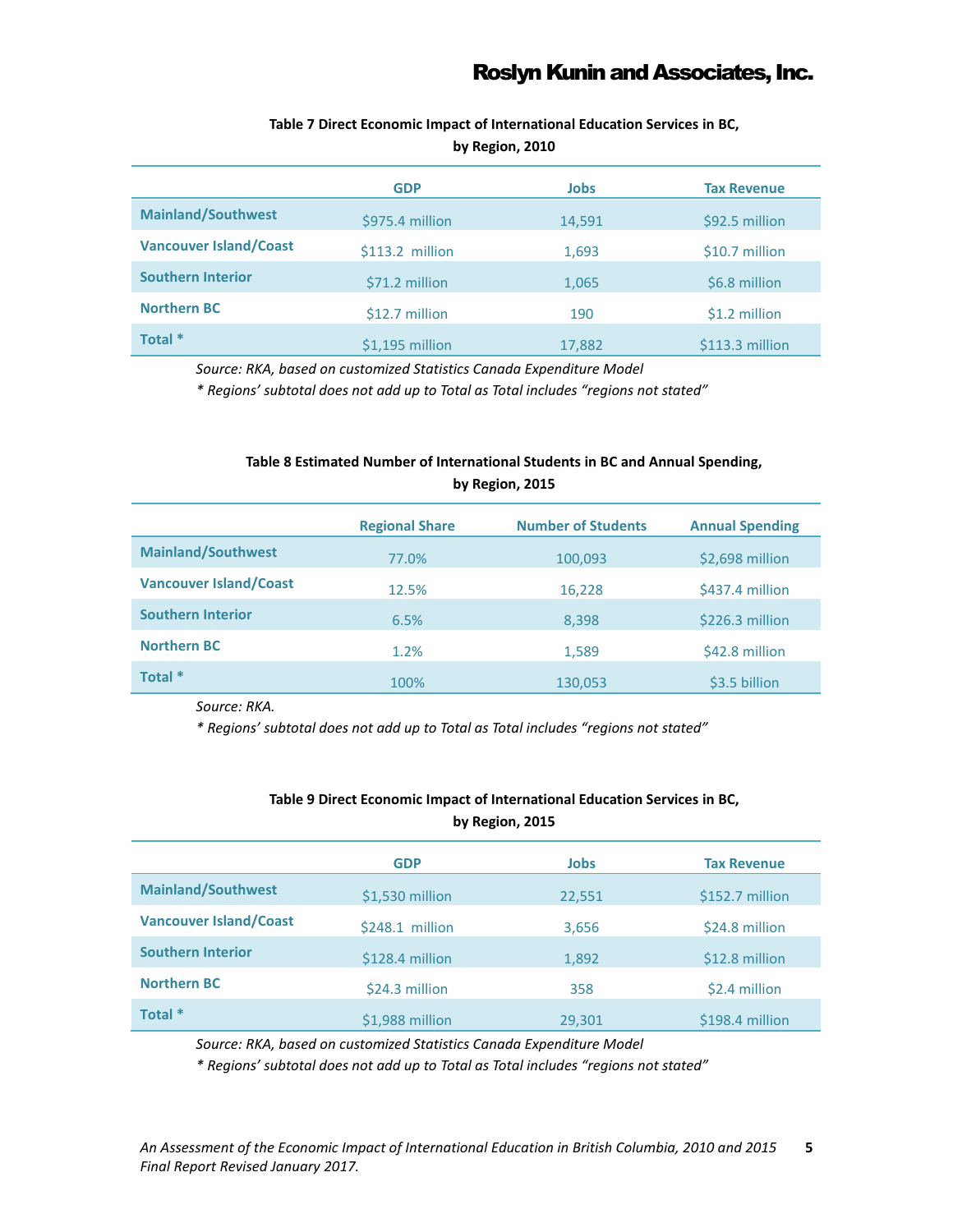#### <span id="page-10-0"></span>**2.4.** Comparison of International Education Services in BC with Other Export Trade

We start this sub-section by presenting the number of international students in BC by top source countries, followed by the estimated values of their annual spending. We will compare the value of annual spending by international students with the values of BC's exports of goods to these countries. We will also compare the value of total expenditure in international education services in the province with the total export of goods from BC.

The table that follows details the number of international students by top ten source countries.

|                                 | 2010             | 2015               | <b>Percentage Change</b> |
|---------------------------------|------------------|--------------------|--------------------------|
| <b>China</b>                    | 23,660           | 51,130             | 116%                     |
| <b>South Korea</b>              | 20,160           | 12,695             | $-37%$                   |
| <b>India</b>                    | 3,210            | 12,105             | 277%                     |
| <b>Japan</b>                    | 5,670            | 6,555              | 16%                      |
| <b>United States</b>            | 4,595            | 4,780              | 4%                       |
| <b>Brazil</b>                   | 1,930            | 4,530              | 135%                     |
| Saudi Arabia                    | 5,375            | 4,305              | $-20%$                   |
| <b>Mexico</b>                   | 2,525            | 3,340              | 32%                      |
| <b>Taiwan</b>                   | 3,340            | 2,445              | $-27%$                   |
| <b>Hong Kong</b>                | 1,580            | 1,960              | 24%                      |
| <b>Top Ten Source Countries</b> |                  |                    |                          |
| <b>All Countries</b>            | 72,045<br>90,037 | 103,845<br>130,053 | 44%<br>44%               |

#### **Table 10 Number of International Students in BC by Top Source Countries, 2010 and 2015**

*Source: IRCC*

In general, international students from the top 10 source countries account for more than three-quarters of all international students coming to study in BC.

By multiplying an average total expenditure per student in 2010 and 2015 respectively (see Appendix) by the total number of international students in each of the top ten source countries, we have calculated the total amount of export in international education services from BC to each of these countries. This is summarized in Table 11.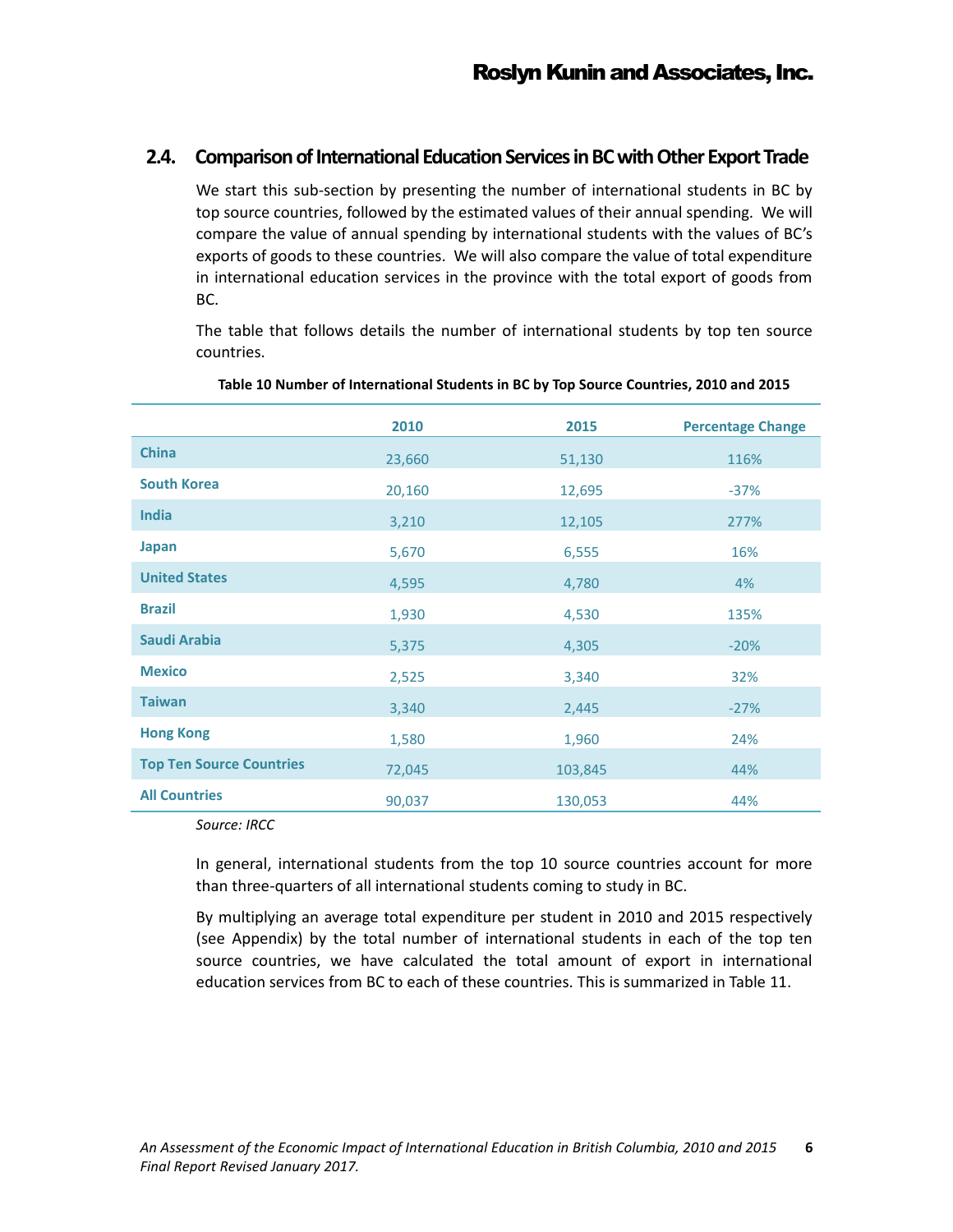|                                 | 2010            | 2015            | <b>Percentage Change</b> |
|---------------------------------|-----------------|-----------------|--------------------------|
| <b>China</b>                    | \$554,110,000   | \$1,377,980,000 | 149%                     |
| <b>South Korea</b>              | \$472,150,000   | \$342,140,000   | $-28%$                   |
| <b>India</b>                    | \$75,180,000    | \$326,240,000   | 334%                     |
| Japan                           | \$132,790,000   | \$176,660,000   | 33%                      |
| <b>United States</b>            | \$107,610,000   | \$128,820,000   | 20%                      |
| <b>Brazil</b>                   | \$45,200,000    | \$122,090,000   | 170%                     |
| Saudi Arabia                    | \$125,880,000   | \$116,020,000   | $-8%$                    |
| <b>Mexico</b>                   | \$59,140,000    | \$90,010,000    | 52%                      |
| <b>Taiwan</b>                   | \$78,220,000    | \$65,890,000    | $-16%$                   |
| <b>Hong Kong</b>                | \$37,000,000    | \$52,820,000    | 43%                      |
| <b>Top Ten Source Countries</b> | \$1,687,280,000 | \$2,798,670,000 | 66%                      |
| <b>All Countries</b>            | \$2,108,660,000 | \$3,504,990,000 | 66%                      |

#### **Table 11 Total Value of International Education Services by Top Source Countries, 2010 and 2015**

*Source: RKA*

It should be noted that we do not have detailed information regarding the distribution of students by source country in different levels of study. As such we have calculated the value of international student spending for students in each country by applying an average total spending value for all students.

Note that the amounts generated as shown here in Table 11 are underestimates of the "true" amount of BC's exports of educational services as we are only accounting for the number of students who stay in the province to study. We have not accounted for the province's export of educational services in the form of setting up programs on campuses outside of Canada. In addition, because we use data from IRCC to represent the number of international students in the province during the year, we may not have captured the impact of short-term students who study for fewer than six months.

We have further compared BC's export in international education services with other export in goods from BC. <sup>4</sup> They are shown in Tables 12 and 13.

<sup>&</sup>lt;sup>4</sup> The data on export of goods is available at: [http://www.ic.gc.ca/tdo.](http://www.ic.gc.ca/tdo) The time period is 2010 and 2015 respectively. Product Search is "Top 25 Product Groups – HS2".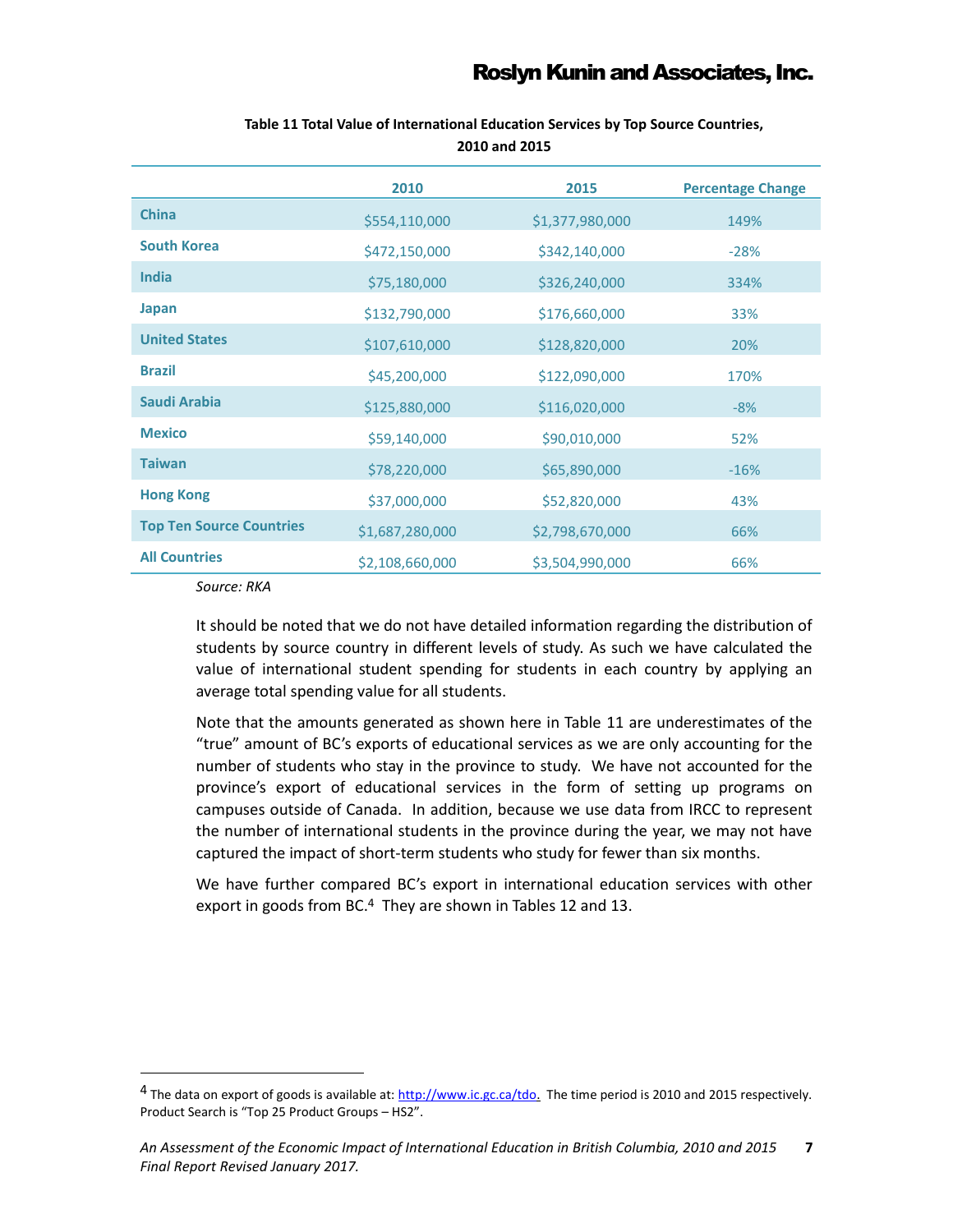#### **Table 12 Comparison of International Education Services with Other Top Exports in Goods from BC, 2010**

| Value in Thousands of Canadian Dollars                                    | 2010       |
|---------------------------------------------------------------------------|------------|
| 27 - Mineral Fuels, Mineral Oils, Bituminous Substances and Mineral Waxes | 8,017,370  |
| 44 - Wood and Articles of Wood (Incl. Wood Charcoal)                      | 4,995,244  |
| 47 - Pulp of Wood and The Like; Waste and Scrap of Paper or Paperboard    | 2,999,999  |
| <b>International Education Services</b>                                   | 2,108,660  |
| 26 - Ores, Slag and Ash                                                   | 1,834,333  |
| 84 - Nuclear Reactors, Boilers, Machinery and Mechanical Appliances       | 1,335,726  |
| 48 - Paper, Paperboard and Articles Made From These Materials             | 1,037,689  |
| 03 - Fish, Crustaceans, Molluscs and Other Aquatic Invertebrates          | 932,935    |
| 85 - Electrical or Electronic Machinery and Equipment                     | 713.561    |
| 79 - Zinc and Articles Thereof                                            | 626.997    |
|                                                                           |            |
| Total (All Products) - not including international education services     | 29.009.606 |

Data Source: *Statistics Canada & US Census Bureau* Source: Trade Data Online in Industry Canada's website

#### **Table 13 Comparison of International Education Services with Other Top Exports in Goods from BC, 2015**

| Value in Thousands of Canadian Dollars                                    | 2015       |
|---------------------------------------------------------------------------|------------|
| 44 - Wood and Articles of Wood (Incl. Wood Charcoal)                      | 8,360,808  |
| 27 - Mineral Fuels, Mineral Oils, Bituminous Substances and Mineral Waxes | 5,853,502  |
| <b>International Education Services</b>                                   | 3,504,990  |
| 47 - Pulp of Wood and The Like; Waste and Scrap of Paper or Paperboard    | 3,382,874  |
| 26 - Ores, Slag and Ash                                                   | 3,167,636  |
| 84 - Nuclear Reactors, Boilers, Machinery and Mechanical Appliances       | 2,170,847  |
| 03 - Fish, Crustaceans, Molluscs and Other Aquatic Invertebrates          | 1,087,254  |
| 85 - Electrical or Electronic Machinery and Equipment                     | 1.048.361  |
| 48 - Paper, Paperboard and Articles Made From These Materials             | 985,093    |
| 79 - Zinc and Articles Thereof                                            | 826,452    |
|                                                                           |            |
| Total (All Products) - not including international education services     | 36,727,010 |

Data Source: *Statistics Canada & US Census Bureau* Source: Trade Data Online in Industry Canada's website

> In 2010, the value of international education services in BC amounted to 7% of the total value of BC's export in goods. By 2015, the value of international education services in BC had increased to 9.5% of the province's total value of export in goods.

> Finally, in Tables 14 and 15, we present the comparison of the value of annual spending of international students in BC in a year by top source countries with the value of export of goods from BC to these countries.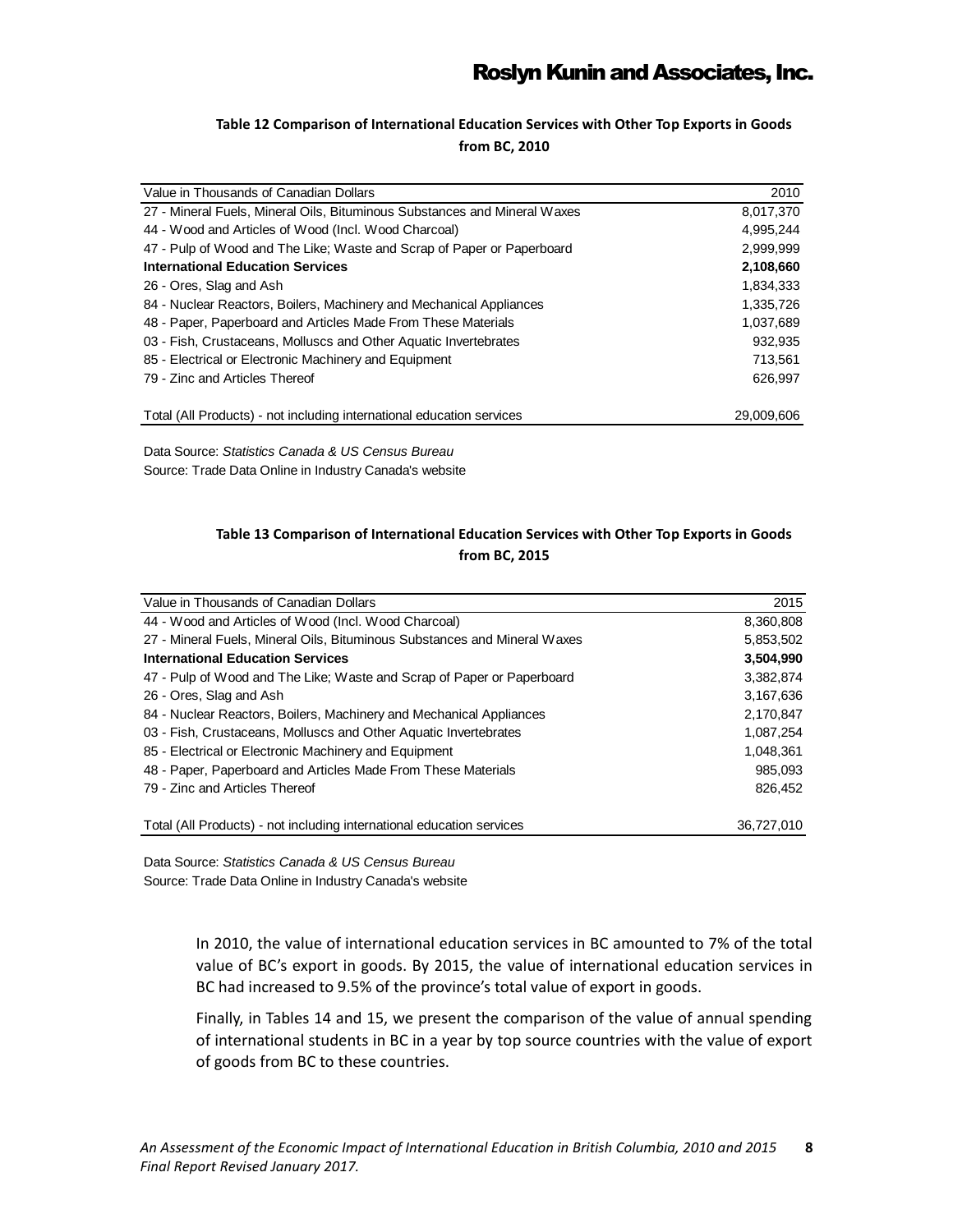|                                           | <b>Export of International</b><br><b>Education Services</b> | <b>Export of Goods</b> | <b>International Education Services</b><br>as % of Export in Goods |
|-------------------------------------------|-------------------------------------------------------------|------------------------|--------------------------------------------------------------------|
| <b>China</b>                              | \$554,110,000                                               | \$3,877,253,000        | 14.3%                                                              |
| <b>South Korea</b>                        | \$472,150,000                                               | \$1,903,455,000        | 24.8%                                                              |
| India                                     | \$75,180,000                                                | \$143,041,000          | 52.6%                                                              |
| Japan                                     | \$132,790,000                                               | \$4,221,563,000        | 3.1%                                                               |
| <b>United States</b>                      | \$107,610,000                                               | \$13,252,904,000       | 0.8%                                                               |
| <b>Brazil</b>                             | \$45,200,000                                                | \$448,344,000          | 10.1%                                                              |
| Saudi Arabia                              | \$125,880,000                                               | \$43,694,000           | 288.1%                                                             |
| <b>Mexico</b>                             | \$59,140,000                                                | \$196,751,000          | 30.1%                                                              |
| <b>Taiwan</b>                             | \$78,220,000                                                | \$498,566,000          | 15.7%                                                              |
| <b>Hong Kong</b>                          | \$37,000,000                                                | \$268,784,000          | 13.8%                                                              |
| <b>Top Ten Source</b><br><b>Countries</b> | \$1,687,280,000                                             | \$24,854,355,000       | 6.8%                                                               |
| <b>All Countries</b>                      | \$2,108,660,000                                             | \$29,009,605,741       | 7.3%                                                               |

**Table 14 Comparison of International Education Services in Top Source Countries with Exports in Goods to these Countries from BC, 2010**

*Source: RKA; Statistics Canada.*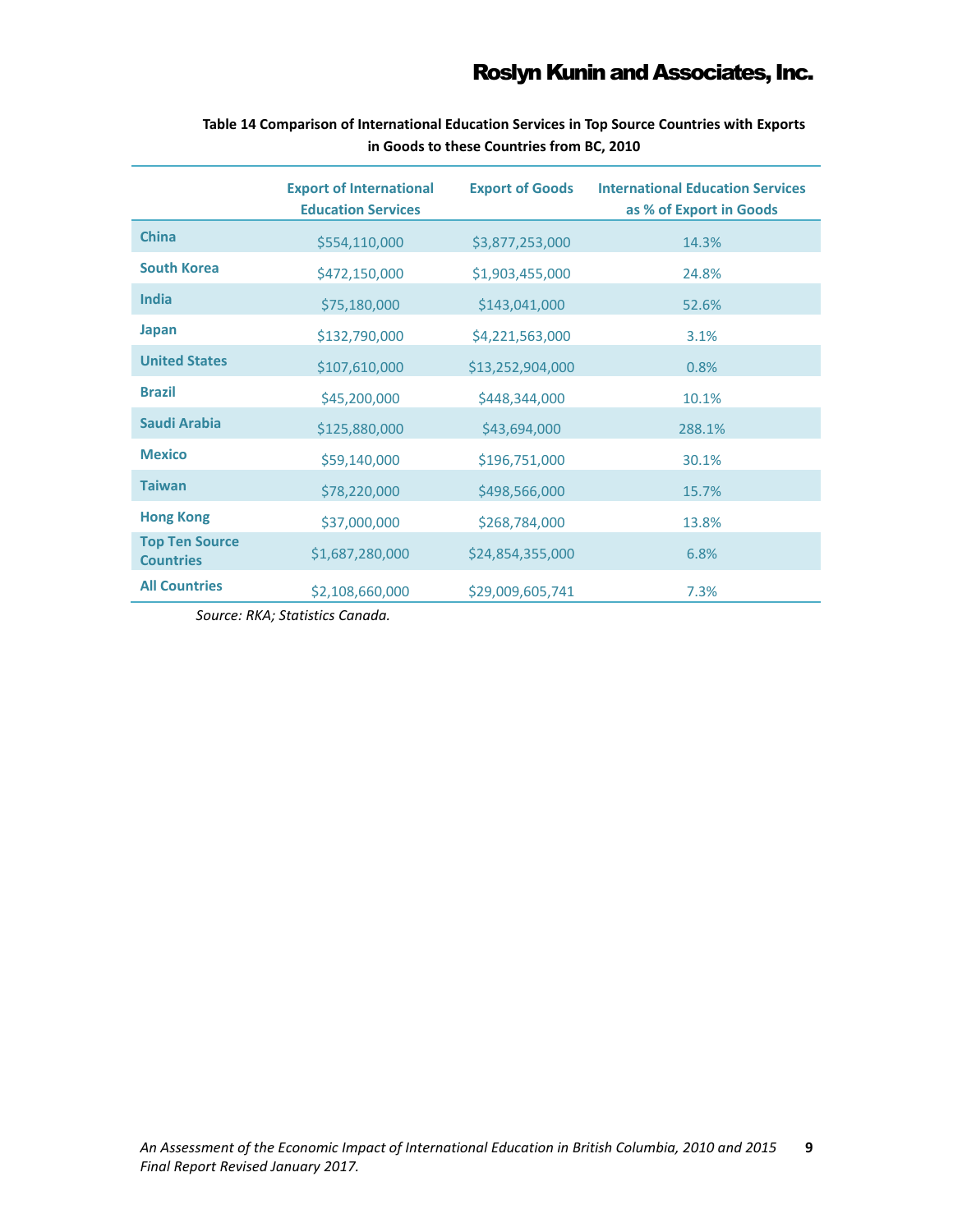|                                           | <b>Export of International</b><br><b>Education Services</b> | <b>Export in Goods</b> | <b>International Education Services</b><br>as % of Export in Goods |
|-------------------------------------------|-------------------------------------------------------------|------------------------|--------------------------------------------------------------------|
| <b>China</b>                              | \$1,377,980,000                                             | \$6,087,460,000        | 22.6%                                                              |
| <b>South Korea</b>                        | \$342,140,000                                               | \$1,870,258,000        | 18.3%                                                              |
| <b>India</b>                              | \$326,240,000                                               | \$626,587,000          | 52.1%                                                              |
| <b>Japan</b>                              | \$176,660,000                                               | \$3,662,799,000        | 4.8%                                                               |
| <b>United States</b>                      | \$128,820,000                                               | \$18,740,413,000       | 0.7%                                                               |
| <b>Brazil</b>                             | \$122,090,000                                               | \$193,162,000          | 63.2%                                                              |
| Saudi Arabia                              | \$116,020,000                                               | \$49,142,000           | 236.1%                                                             |
| <b>Mexico</b>                             | \$90,010,000                                                | \$194,116,000          | 46.4%                                                              |
| <b>Taiwan</b>                             | \$65,890,000                                                | \$570,913,000          | 11.5%                                                              |
| <b>Hong Kong</b>                          | \$52,820,000                                                | \$276,935,000          | 19.1%                                                              |
| <b>Top Ten Source</b><br><b>Countries</b> | \$2,798,670,000                                             | \$32,271,785,000       | 8.7%                                                               |
| <b>All Countries</b>                      | \$3,504,990,000                                             | \$36,727,010,030       | 9.5%                                                               |

**Table 15 Comparison of International Education Services in Top Source Countries with Exports in Goods to these Countries from BC, 2015**

*Source: RKA; Statistics Canada.*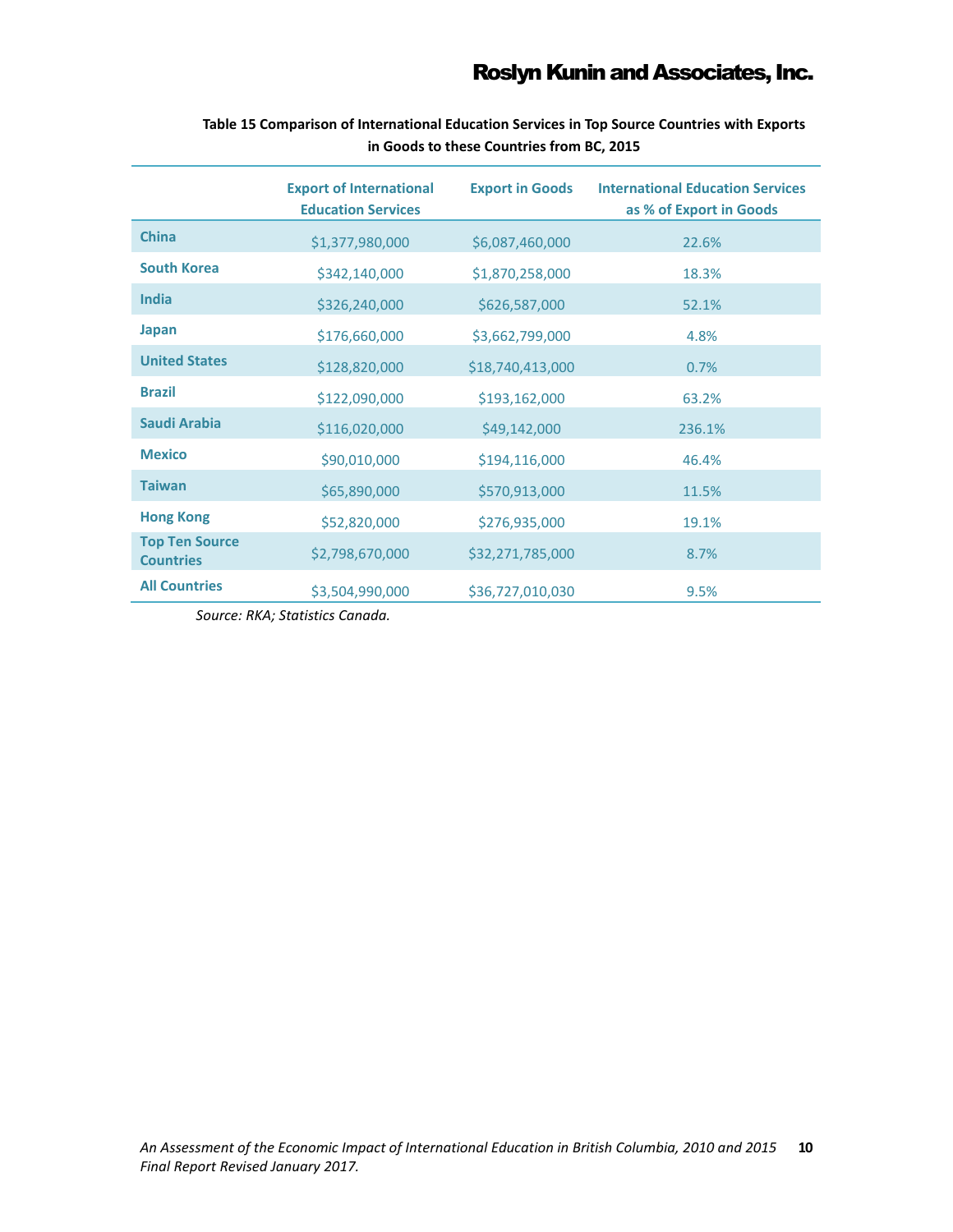### <span id="page-15-0"></span>3. Conclusions

During the 2015 calendar year, BC was home to approximately 130,053 international students. This represents a 44% increase in the number of international students studying in the province over 2010. Almost 35% of these students were studying in public post-secondary institutions, while just over half of these students were studying in private post-secondary sector. The province's K-12 system hosted about 13% of all international students.

International students studying in BC play an important and growing role in contributing to the province's economic benefit. Student expenditure, comprising tuition and fees to pay for education services and expenses for day-to-day living, was estimated to be \$3.5 billion in 2015, an increase of 66% over international students' total spending during 2010. This directly contributed \$2.0 billion to the provincial GDP, and supported 29,300 jobs. Government benefited as well in raising almost \$200 million personal income tax revenue from this source.

Most people think of traditional sectors like logging and forestry, or oil and gas, or mining, when asked what supports the BC economy. It is important to point out that the contributions of international students are at least as great and in some cases, greater. For example, in 2015 logging and forestry contributed \$1.6 billion in provincial GDP, oil and gas extraction contributed \$3.6 billion in provincial GDP, and mining and quarrying contributed \$3.5 to provincial GDP, while the international education sector contributed \$2.0 billion.<sup>5</sup>

Furthermore, international education is not as cyclical as the resource sectors and continues on an upward trend. The number of jobs created in a year directly due to international education services was 29,300, a 64% increase over 17,900 jobs supported by the sector during the 2010 calendar year. By comparison, employment in many resource industries in the province saw modest growth between 2010 and 2015. In logging and forestry employment grew 19%, and 21% in mining and quarrying.

International education is a form of export in service. When we compare the value of international educational services with the value of the more traditional goods that BC exports, we note that international education services accounts for almost 10% of the total values of goods export from the province during 2015, quite an increase from when international education services accounted for 7% of the total value of export in goods from the province during 2010. The impact for some countries is even more striking. The Saudi Arabians, for example, spend the equivalent of 236% of the value of the goods they import from BC on educational services. Similarly, we see that Brazil (63%), India

<sup>5</sup> GDP at basic price, in current dollars, for logging and forestry, oil and gas extraction, as well as mining and quarrying in BC, were valued in 2013 (from Statistics Canada CANSIM table 379-0030). At the time this report is prepared, values in 2015 were not available. The values shown here have been estimated by applying the real (net of inflation) percentage increase of GDP in these industries between 2013 and 2015 to their values in 2013 (in current dollars).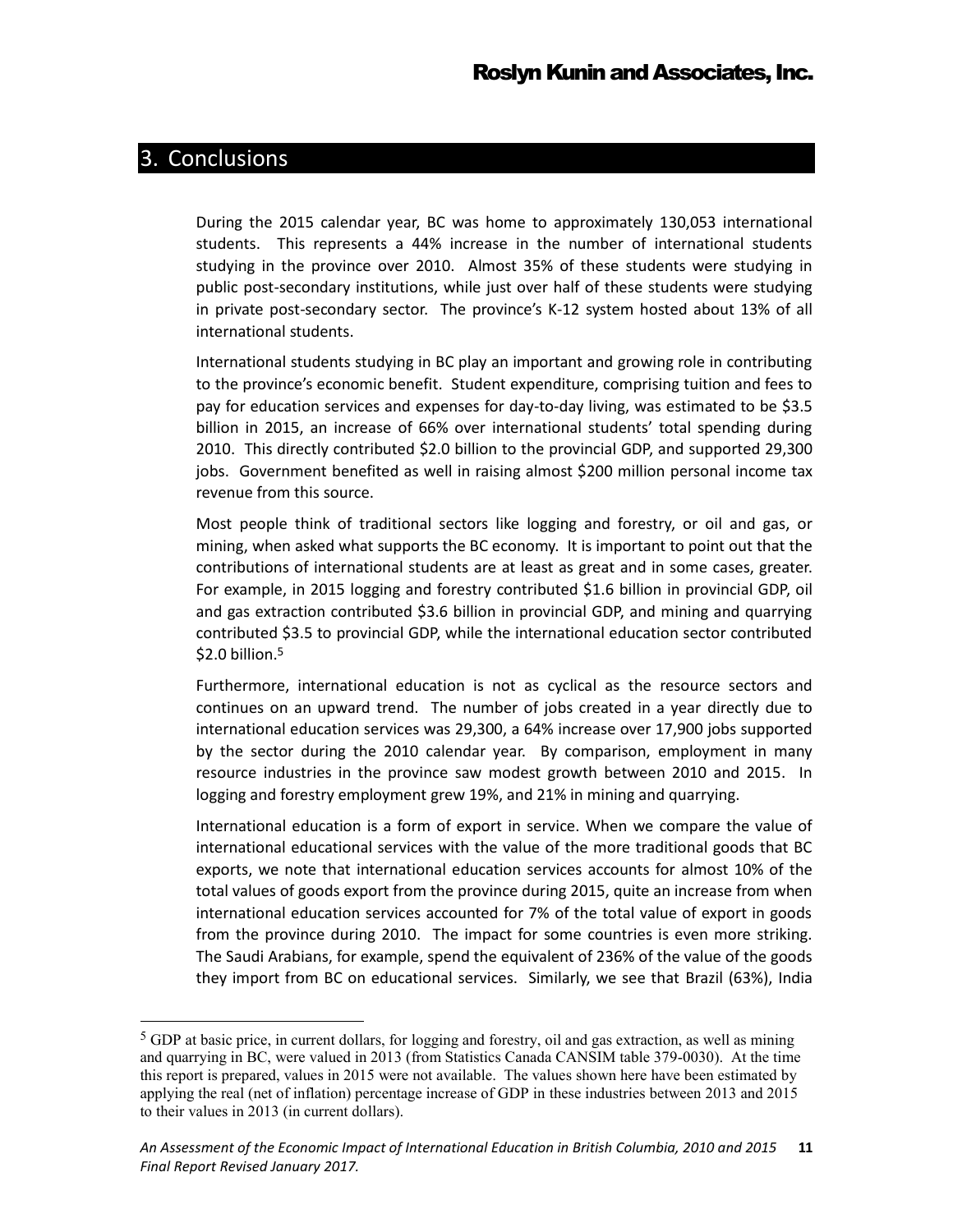(52%), Mexico (46%), China (23%), and South Korea (18%) all spend significantly for educational services when compared to the value of goods they import from BC.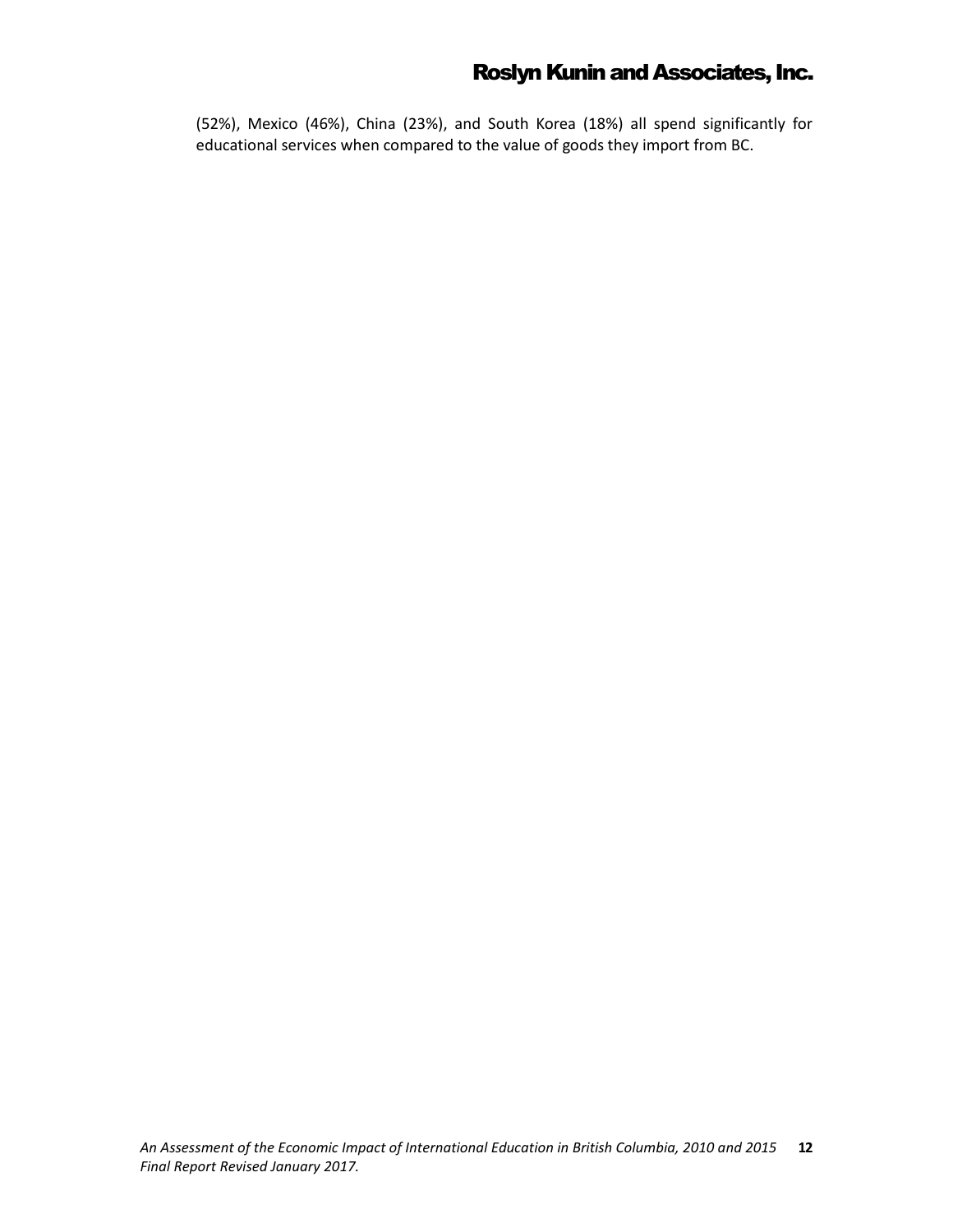# <span id="page-17-0"></span>Appendix 1 Notes on Data Sources and Methodology

#### **International Student Number**

In this report, we use the number of "*foreign students*" as a proxy to represent international students in BC.

The Department of Immigration, Refugees and Citizenship Canada (IRCC) defines foreign students as "Temporary residents who entered Canada mainly to study and have been issued a study permit (with or without other types of permits). A study permit is an official document issued by an officer that allows someone who is not a Canadian citizen or a permanent resident to study in Canada. In general, a study permit is not needed for any program of study that is six months or less. For statistical purposes, a temporary resident is designated as a foreign student on the basis of IRCC's determination of his or her "yearly status" – the main reason for which the person has been authorized to enter and stay temporarily in Canada during the year of observation. Foreign students exclude temporary residents who have been issued a study permit but who entered Canada mainly for reasons other than study."

The IRCC data therefore allows us to use the number of study permit holders as a proxy for the number of international students during a year.

For the purposes of this study, the IRCC data "reports the number of permit holders with valid study permit(s) in the calendar year. This is a unique count of all persons who held one or more valid permits on one or more dates between January 1st and December 31st."

One limitation of using the IRCC data set to represent the number of international students is that the actual number of permit holders registering in a Canadian institution may be smaller than the number of permits issued, due to the fact that some permit holders may not be able to, or have chosen not to, enroll in an education program.

Another limitation of the current IRCC data is the inability to breakdown the study permits holders by level of study in an accurate and reliable manner. In the absence of this data, BC's Ministry of Advanced Education has provided an estimate of the breakdown of study permits in three categories: public post-secondary, private postsecondary, and K-12, using available data sources.

One of the adjustments we have for the students in the K-12 category was to further allocate them in the public or independent K-12 system based on shares derived from Ministry of Education data.

The allocation of student permit holders in the post-secondary system into finer categories of trade, college, undergraduate, master's, Ph.D., and other types of programs is based on IRCC information.

Further allocation of registration status by full-time and part-time study for each type of student has been based on Statistics Canada's CANSIM data series (Table 477-0019).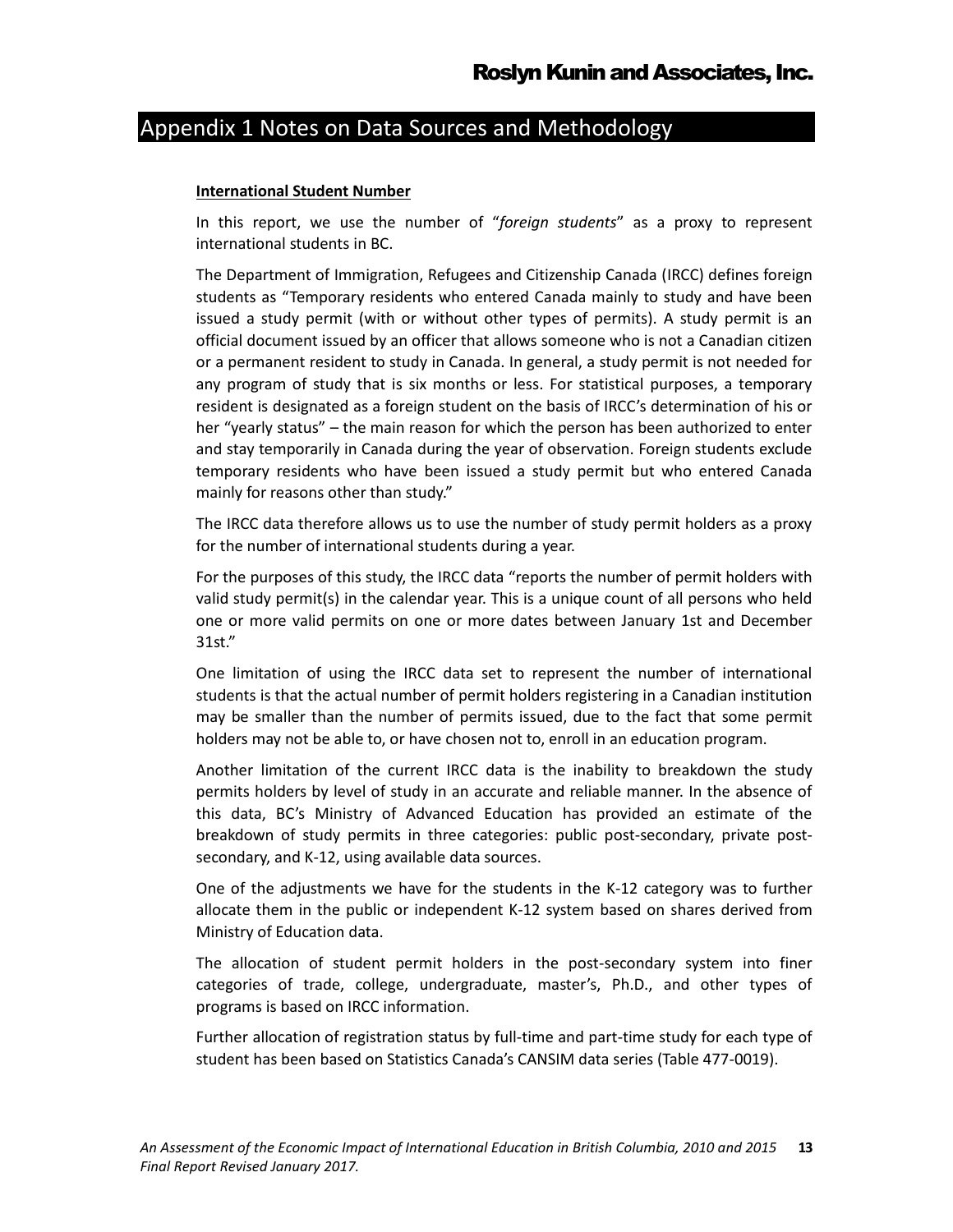#### **Student Expenditure**

#### **Tuition and Fees**

 $\overline{a}$ 

For tuition and other fees at the K-12 level, we will rely upon information published in the CAPS-I report.<sup>6</sup> Note these are based on tuition and fees in a school year (10 months). Tuition and fees in private schools can be substantially higher. In this regard we have also used information available from the CAPS-I report to calculate average annual tuition and fees for private school international students.

Tuition and fees data used to calculate spending in 2010 were from the previous report evaluating economic impact of international students in BC, produced by RKA.

Detailed tuition and fees for full-time university level international students for each province are available from Statistics Canada's annual Tuition and Living Accommodation Costs (TLAC) survey.

In deriving student tuition and fees in the four levels of study other than "secondary or less" (i.e., post-secondary, which is further divided into trade/college, university, other post-secondary), we make the following assumptions:

 University: We have applied separate undergraduate and graduate tuition values from the TLAC to full-time undergraduate students and students in master's/Ph.D. programs.

Part-time students are assumed to take a 50% course load for the purposes of calculation.

In addition to tuition, we have included "additional fees" which represent compulsory fees universities imposed on both domestic and international students, such as facility fees, society fees, health and dental (for international students only) fees, student pass fees in some cases, and others. We also make an allowance of \$1,200 per academic year for books/tools/materials.

Tuition and fees are for an academic year (i.e., eight months).

 Trade/College: For full-time tuition, we apply a factor of 75% to the average university undergraduate tuition in each province. The factor of 75% is an approximation, and based on Web research conducted for selected college programs in each province to see how they compare to full-time tuition of an undergraduate program.

For part-time students, we have assumed a 50% course load.

We also assume that international students in "Trade" and "College" levels of study pay on average the same percentage (75%) of "Additional Fees" as university level international students. We also make the same allowance for books/equipment requirement (\$1,200) in a year.

<sup>6</sup> Canadian Association of Public Schools – International (CAPSI) (2015). "A Comparative Market Assessment of International K-12 Students in Canada".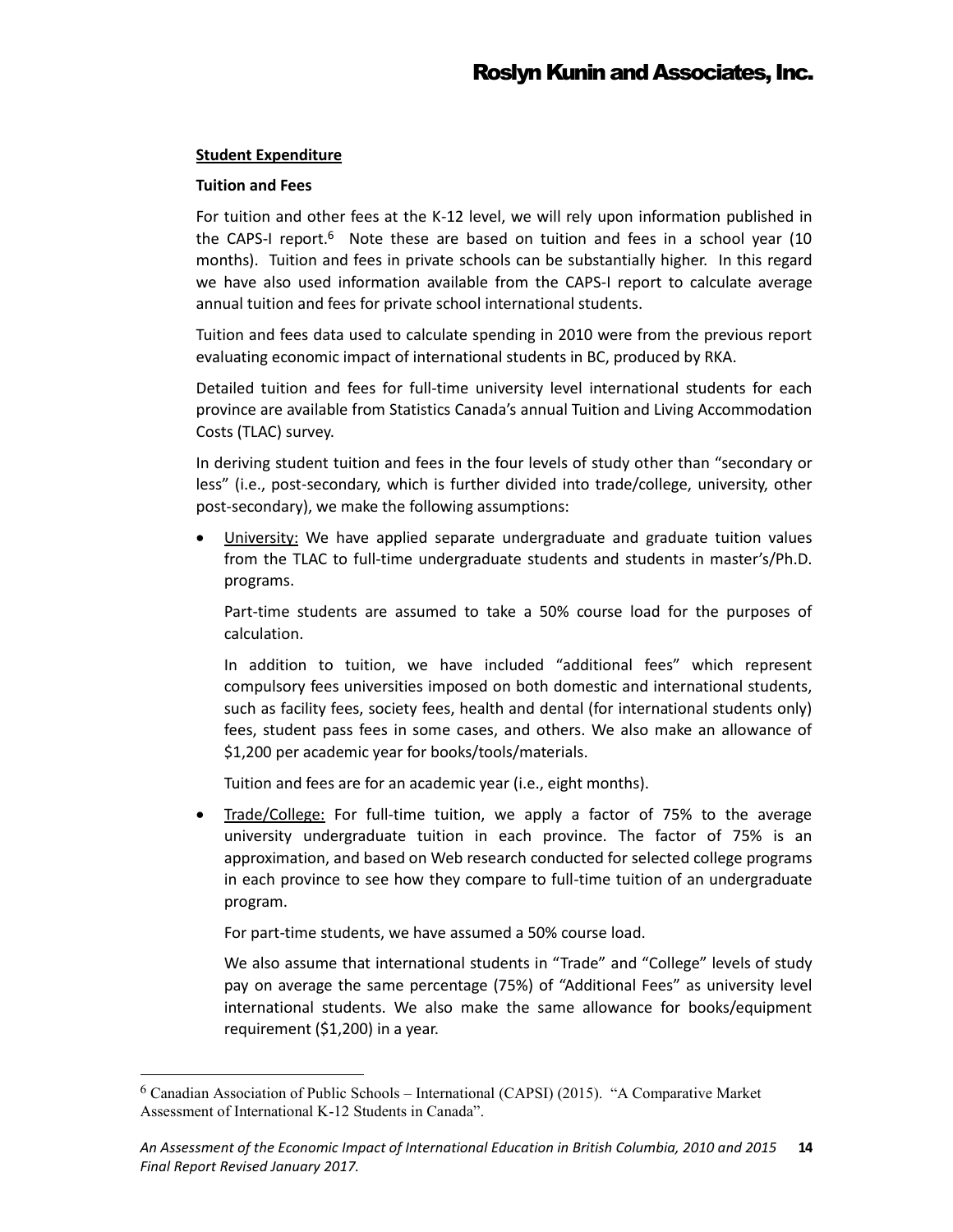Other Post-Secondary: we have assumed that students in this category are students in language training programs. We have used estimates of tuition and fees on a weekly basis derived from information provided by Languages Canada. We have also assumed that students in this category study for six months in the year in language training programs.

#### **Living Expenses**

Living expenses for students in 2010 have been extracted from the previous report on economic impact of international students in BC, produced by RKA.

For students in 2015, we have made the following assumptions:

- K-12: we have assumed that a student in the public school system pays an average homestay cost of \$750 per month for a 10-month period. Essentially we are assuming that students return to their home countries for summer vacation. For those in the private independent school system, we have assumed that threequarters of these students pay an average homestay cost of \$750 per month, and one-quarter of these students are on full board with the school they attend.
- University: for full-time students, we use Statistics Canada's annual Tuition and Living Accommodation Costs (TLAC) survey data (to calculate the average costs of on-campus room and meal expenses for an eight-month period for students in the undergraduate, master's and Ph.D. programs). Then, values have been scaled up to full year (12 months) values. That is, we assume that international students in the university category stay in the country for 12 months, even though they may only take two semesters of courses.

For part-time students, we have assumed a monthly home-stay cost of \$750, for 12 months in a year.

We also make allowances for transportation costs for students staying in the province. We have applied data from Statistics Canada's Survey of Household Spending (SHS), detailing household spending on public transportation, by province and territory, in 2010 and 2014. The values we use refer to the average expenditure per household using public transportation (households with or without using public transit).

- For students in other levels of study (trade/college), we have assumed that they spend the equivalent of what university students have to pay in an academic year (average room and meal and transportation costs).
- Other Post-Secondary: we have used information provided by Languages Canada pertaining to language training school students to estimate cost of room, food, and transportation.

In addition to basic living costs as presented above, we make an allowance of \$2,500 per student per year (\$1,500 for K-12 students) for discretionary expenses (such as eating out, recreational activities, and entertaining).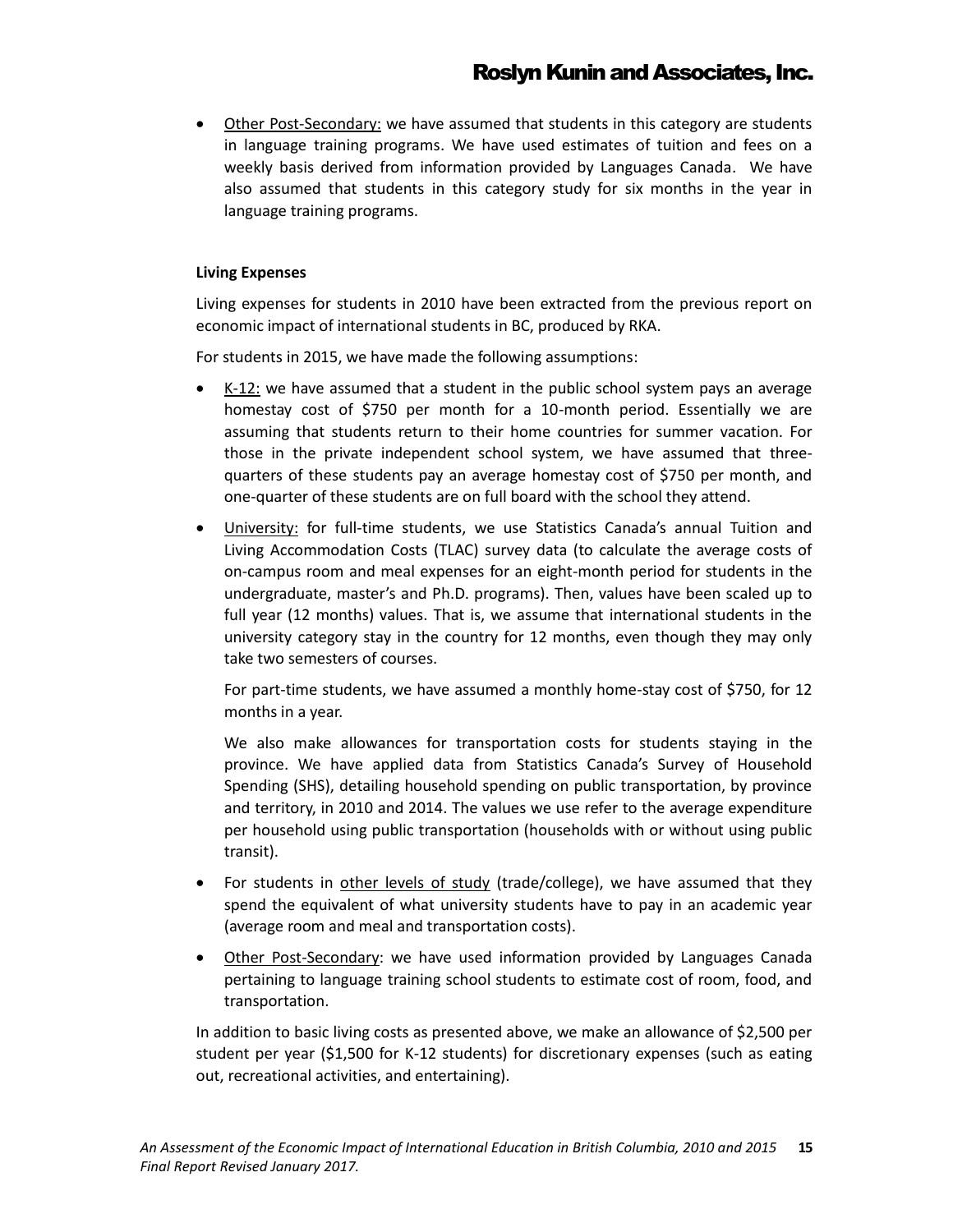For students in each level of study, the formula to calculate gross expenditure is as follows:

*Estimated number of students in that level of study* x *sum of (average tuition and additional fees, books, average room and meals, average transportation cost, average discretionary spending) per year* = *Gross Expenditure in one year for International Students in the level of study* 

#### **Analytical Framework**

To capture the overall impact of international educational services on the provincial economy, expenditures of international students are applied to the Statistics Canada interprovincial impact simulation model.<sup>7</sup> The model provides estimates of the overall impact on output, gross domestic products (GDP), and employment in each provincial/territorial economy.

A short description of the input-output model is provided below.

#### *An Input-Output Structure of the Economy*

When a person spends on a product (goods and/or services), that amount of expense creates a direct requirement for the production of that product. The economic impact, however, does not end there. The increased production of this product leads to increased production of all the intermediate goods and services that are used to make this product, and the increased production of intermediate goods and services will in turn generate more demand for other goods and services that are used to produce these intermediate products. As demand rises, workers are able to earn a higher wage, and they sometimes decide to spend a portion of their extra earnings to purchase more goods and services.

As such, an initial demand for a product creates a chain effect down the production process.

An economic impact analysis is designed to study such inter-linkage between industries in order to evaluate how a change in an initial demand for goods or services contributes to changes in other industries' levels of production and overall economic activity level within a region.

The input-output model is based on the input-output structure of the Canadian economy, $8$  which is essentially a set of tables describing the flows of goods and services among the various sectors of the economy. Such a model is useful in determining how much additional production is generated by a change in the demand for one or more products or by a change in the output of an industry.

Beyond the direct expenditures, input-output models can be utilized to analyze additional benefits to the economy. This includes businesses providing goods and services to entities where direct expenditures occur. In addition, as a result of increased

 $\overline{a}$ 

<sup>7</sup> Statistics Canada catalogue product 15F0009X – Input-Output Model Simulations (Interprovincial Model).

 $8$  Statistics Canada catalogue product  $15F0042X$  – Provincial Input-Output Tables.